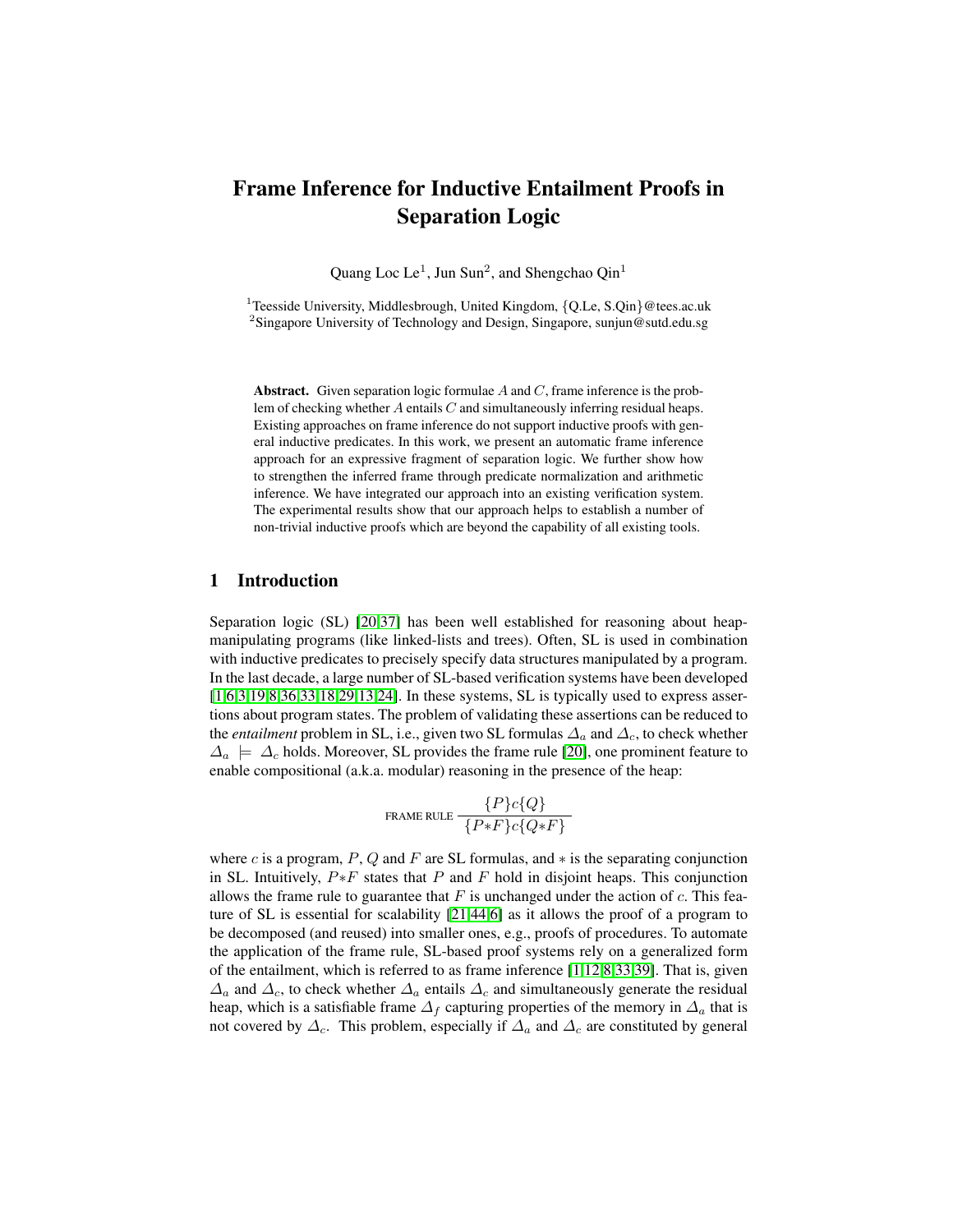inductive predicates, is highly non-trivial as it may require inductive reasoning. Existing approaches [\[1,](#page-15-1)[33\]](#page-16-2) are limited to specific predicates e.g., linked lists and trees. The systems reported in [\[12,](#page-15-9)[8,](#page-15-5)[39\]](#page-16-6) do not adequately support the frame inference problem for inductive entailments in separation logic with predicate definitions and arithmetic.

In this work, we propose a sound approach for frame inference which aims to enhance modular verification in an expressive SL fragment with general inductive predicates and Presburger arithmetic. Intuitively, given an entailment  $\Delta_a \models \Delta_c$ , our goal is to infer a satisfiable frame axiom  $\Delta_f$  such that  $\Delta_a \models \Delta_c * \Delta_f$  holds. Our approach works as follows. We first augment the entailment checking with an *unknown* second-order variable  $U_f(\bar{t})$  as a place-holder of the frame, where  $\bar{t}$  is a set of pointer-typed variables common in  $\Delta_a$  and  $\Delta_c$ . That is, the entailment checking becomes  $\Delta_a \models \Delta_c * U_f(\bar{t})$ . Afterwards, the following two steps are conducted. Firstly, we invoke a novel proof system to derive a *cyclic* proof for  $\Delta_a \models \Delta_c * U_f(\bar{t})$  whilst inferring a predicate which  $U_f$  must satisfy so that the entailment is valid. We show that the cyclic proof is valid if this predicate is satisfiable. Secondly, we strengthen the inferred frame with shape normalization and arithmetic inference.

For the first step, we design a new cyclic proof system (e.g., based on [\[2,](#page-15-10)[3\]](#page-15-3)) with an automated *cut rule* so as to effectively infer the predicate on U<sub>f</sub>. A cyclic proof is a derivation tree whose root is the given entailment checking and whose edges are constructed by applying SL proof rules. A derivation tree of a cyclic proof may contain virtual *back-links*, each of which links a (leaf) node back to an ancestor. Intuitively, a back-link from a node l to an internal node i means that the proof obligation at l is induced by that at  $i$ . Furthermore, to avoid potentially unsound cycles (i.e., self-cycles), a global soundness condition must be imposed upon these derivations to qualify them as genuine proofs. In this work, we develop a sequent-based cyclic proof system with a *cyclic cut* rule so as to form back-links effectively and check the soundness condition eagerly. Furthermore, we show how to extract lemmas from the proven cyclic proofs and reuse them through lemma application for an efficient proof system. These synthesized lemmas work as *dynamic cuts* in the proposed proof system.

For the second step, we strengthen the inferred predicate on the frame  $U_f(\bar{t})$  so that it becomes more powerful in establishing correctness of certain programs. In particular, the inferred frame is strengthened with predicate normalization and arithmetic inference. The normalization includes predicate split (i.e., to expose the spatial separation of the inferred frame) and predicate equivalence (i.e., to relate the inferred frame with user-supplied predicates). The arithmetic inference discovers predicates on pure properties (size, sum, height, content and bag) to support programs which require induction reasoning on both shape and data properties.

Lastly, we have implemented the proposal and integrated it into a modular verification engine. Our experiments show that our approach infers strong frames which enhances the verification of heap-manipulating programs.

#### 2 Preliminaries

In this section, we present the fragment of SL which is used as the assertion language in this work. This fragment, described in Fig. [1,](#page-2-0) is expressive enough for specifying and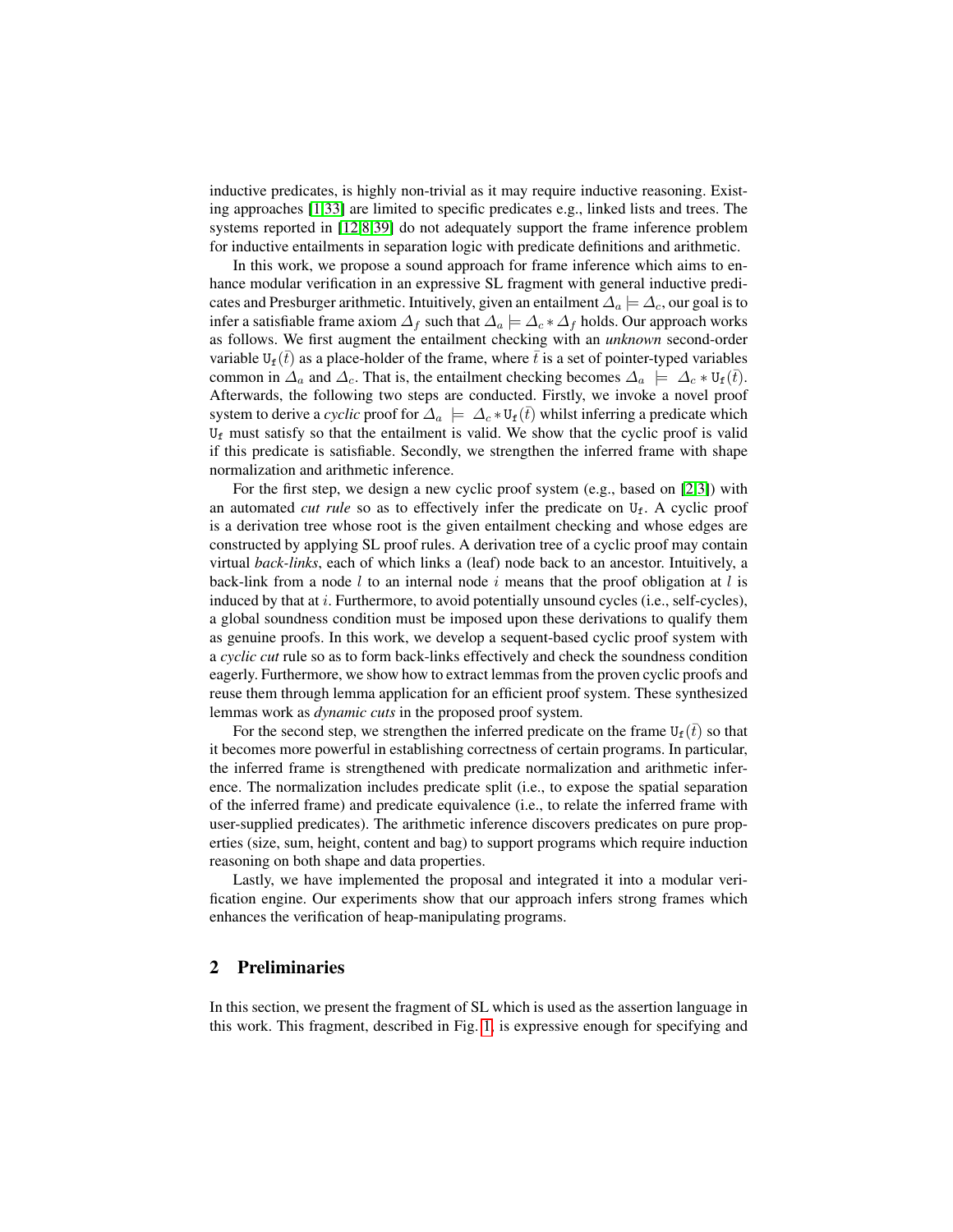```
Formula \Phi ::= \Delta | \Phi_1 \vee \Phi_2 \Delta ::= \exists \bar{v} \cdot (\kappa \wedge \pi)Spatial \kappa ::= \text{emp} | x \mapsto c(\bar{v}) | P(\bar{t}) | \kappa_1 * \kappa_2Pure \pi ::= \texttt{true} \mid \texttt{false} \mid \alpha \mid \phi \mid p(\bar{t}) \mid \exists v \cdot \pi \mid \forall v \cdot \pi \mid \neg \pi \mid \pi_1 \wedge \pi_2 \mid \pi_1 \vee \pi_2Equality \alpha ::= v_1 = v_2 \mid v = \text{null}Pres. arith. \phi ::= a \mid \phi_1 = \phi_2 \mid \phi_1 \leq \phi_2a ::= k^{\text{int}} \mid v \mid k^{\text{int}} \times a \mid a_1 + a_2 \mid -a \mid max(a_1, a_2) \mid \min(a_1, a_2)Lemma \iota ::= P(\bar{v}) \land \pi \bowtie \exists \bar{w} \cdot \kappa \land \pi \bowtie \exists \bar{w} \cdot \kappa \land \pi \bowtie \exists \bar{w} \cdot \kappa \land \pi
```
#### <span id="page-2-0"></span>Fig. 1. Syntax

verifying properties of a variety of data structures [\[24,](#page-16-4)[25,](#page-16-7)[41](#page-16-8)[,26](#page-16-9)[,35\]](#page-16-10). We use  $\bar{t}$  to denote a sequence of terms and occasionally use a sequence (i.e.,  $\bar{t}$ ) to denote a set when there is no ambiguity. A formula  $\Phi$  in our language is a disjunction of multiple clauses  $\Delta$ , each of which is a conjunction of a spatial predicate  $\kappa$  and a pure (non-heap) constraint  $\pi$ . The spatial predicate  $\kappa$  captures properties of the heap whereas  $\pi$  captures properties of the data.  $\kappa$  can be an empty heap emp, or a points-to predicate  $r \mapsto c(\bar{v})$  where c is a data structure, or a user-defined predicate  $P(\bar{t})$  or a spatial conjunction  $\kappa_1 * \kappa_2$ . null is a special heap location. A pure constraint  $\pi$  is in the form of (dis)equality  $\alpha$  (on pointers) and Presburger arithmetic  $\phi$ . We write  $v_1 \neq v_2$  and  $v \neq \text{null}$  for  $\neg(v_1=v_2)$  and  $\neg(v=null)$ , respectively. We often omit the pure part of a formula  $\Phi$  when it is true. For standardizing the notations, we use uppercase letters for unknown (to-be-inferred) predicates, (e.g.,  $P(\bar{t})$ ) and lowercase letters (e.g.,  $p(\bar{t})$ ) for known predicates.

A user-defined (inductive) predicate  $P(\bar{v})$  with parameters  $\bar{v}$  is defined in the form of a disjunction, i.e., pred  $P(\bar{v}) \equiv \Phi$ , where each disjunct in  $\Phi$  is referred to as a branch. In each branch, variables that are not in  $\bar{v}$  are implicitly existentially-quantified. We use function unfold( $P(t)$ ) to replace an occurrence of inductive predicates by the disjuncts in the definition of P with actual/formal parameters renaming. For example, the following predicates lseg and lsegn are defined to express list segments where every node contains the same value 1, given data structure node{int val; node next; }.

pred lseg(root, $l$ ) $\equiv$ emp $\land$ root $=l \lor \exists q$ ·root $\mapsto$ node $(1,q)*$ lseg $(q,l)$ ; pred lsegn(root, $l,n$ )≡emp∧root= $l\wedge n=0$   $\vee$   $\exists$  q·root $\mapsto$ node $(1,q)*$ lsegn $(q,l,n-1);$ 

where root is the head,  $l$  the end of the segment and  $n$  the length of the segment.

In our framework, we may have lemmas to assist program verification. A lemma  $\iota$  of the form  $\Delta_l \to \Delta_r$ , which means that the entailment  $\Delta_l \models \Delta_r$  holds. We write  $A\leftrightarrow B$ , a short form of  $A\rightarrow B$  and  $B\rightarrow A$ , to denote a two-way lemma. If  $A\leftrightarrow B$ , A is semantically equivalent to  $B$ . We use  $E$  and  $F$  to denote an entailment problem.

In the following, we discuss semantics of the SL fragment. Concrete heap models assume a fixed finite collection *Node*, a fixed finite collection *Fields*, a disjoint set *Loc* of locations (i.e., heap addresses), a set of non-address values *Val* such that null∈*Val* and *Val* ∩ *Loc* = $\emptyset$ . The semantics is given by a satisfaction relation:  $s,h$   $\models$   $\Phi$  that forces the stack s and heap h to satisfy the constraint  $\Phi$  where  $h \in Heaps$ ,  $s \in Stacks$ , and  $\Phi$  is a formula. *Heaps* and *Stacks* are defined as follows.

$$
Heaps \stackrel{\text{def}}{=} Loc \rightarrow_{fin} (Node \times Fields \rightarrow Val \cup Loc)
$$
  
Stacks \stackrel{\text{def}}{=} Var \rightarrow Val \cup Loc

The details of semantics of this SL fragment follow the one in [\[25\]](#page-16-7).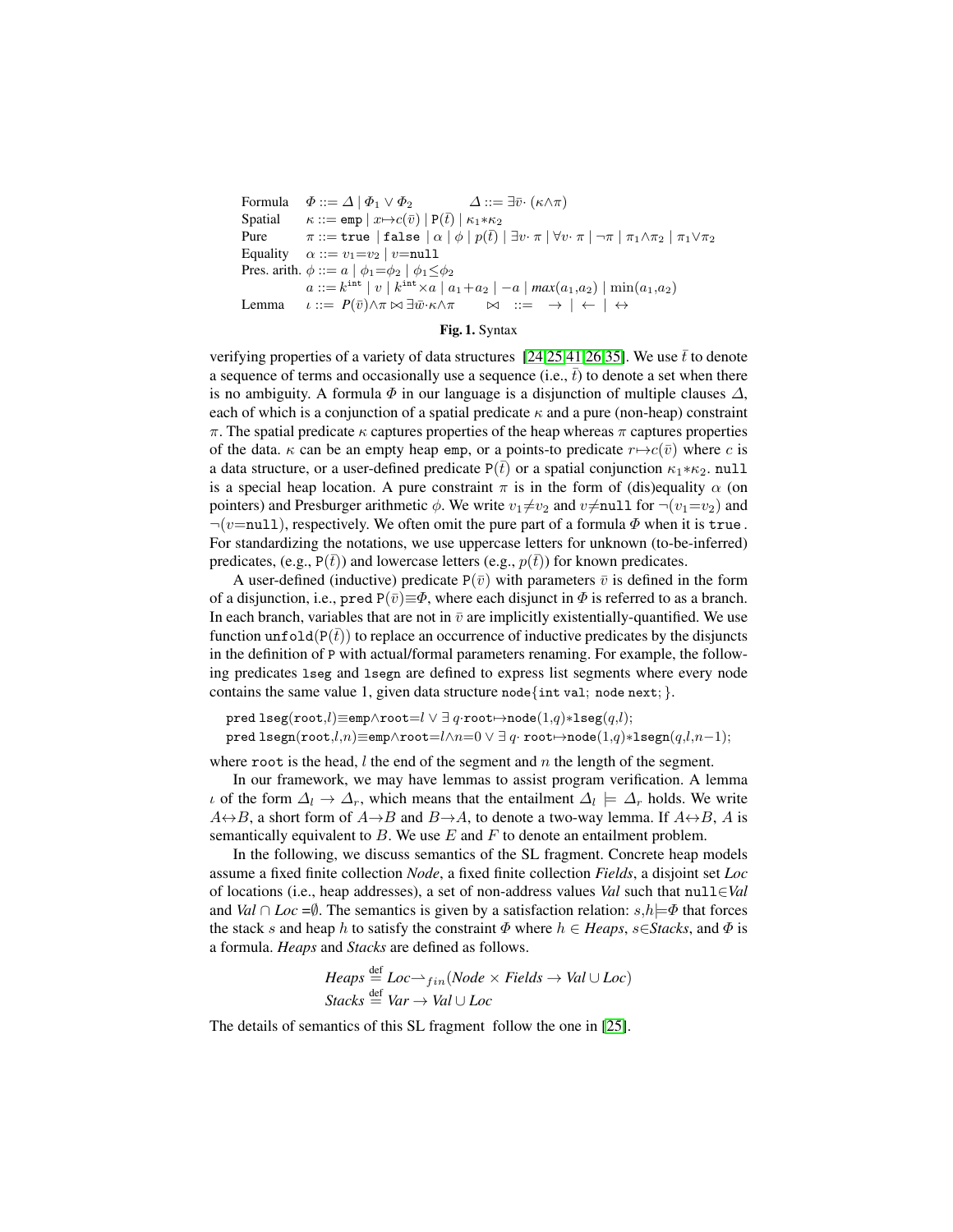```
1 node append(node x, node y)
2 requires \text{ln}(x,i)*\text{ln}(y,j) \wedge i>03 ensures \text{ln}(\text{res}, i+j);4 {//lln(x,i)∗lln(y,j)∧i>0
5 node t = last(x);
  //ll last(x,t,i)∗lln(y,j)∧i>0
6 t->next=y;
  // \alpha: \mathtt{lseqn}(x, t, i - 1) * t \mapsto \mathtt{node}(y) * \mathtt{lln}(y, j) \wedge i > 07 return x; }
                                                            8 node last(node x)
                                                            9 requires \ln(x,n) \wedge n > 010 ensures 11<sub>last</sub>(x, res, n);11 { if(!x \rightarrow next) return x;12 else return last(x \rightarrow next);
```
<span id="page-3-0"></span>Fig. 2. Code of append.

# 3 Illustrative Example

In the following, we first discuss the limitation of the existing entailment procedures [\[1,](#page-15-1)[8\]](#page-15-5) to the frame inference problem. Given an entailment, these procedures deduce it until the following subgoal is obtained:  $\Delta_a$  emp  $\wedge$  true. Then, they conclude that  $\Delta_a$  is the residual frame. However, these approaches provide limited support for proofs of induction. While [\[1\]](#page-15-1) provides inference rules as a sequence of inductive reasoning for hardwired lists and trees, our previous work [\[8\]](#page-15-5) supports inductive proofs via usersupplied lemmas [\[30\]](#page-16-11). Hence, it is very hard for these procedures to automatically infer the frame for the entailments which require proofs of induction.

We illustrate our approach via the verification of the append method shown in Fig. [2,](#page-3-0) which appends a singly-linked list referred to by y to the end of the singly-linked list referred to by x. It uses the auxiliary procedure last (lines 8-12) to obtain the pointer referrring to the last node in the list. Each node object x has a data value  $x \rightarrow$  data and a next pointer  $x \rightarrow$ next. For simplicity, we assume that every node in the x list and the y list has data value 1. The correctness of append and last is specified using our fragment of SL with a pre-condition (requires) and a post-condition (ensures). The auxiliary variable res denotes the return value of the procedure. Note that these specifications refer to the user-provided predicates 11n and 11<sub>-1ast</sub>, which are defined as follows.

pred lln(root,n)  $\equiv$  emp $\land$ root=null $\land$ n=0  $\lor$  ∃ q·root $\mapsto$ node $(1,q)*1$ ln $(q,n-1)$ ; pred ll\_last(root, $l,n$ )  $\equiv$  1 $\rightarrow$ node(1,null) $\land$ root= $l \land n=1$  $\lor \exists q$ · root $\mapsto \text{node}(1,q)*11 \text{.last}(q,l,n-1);$ 

Intuitively, the predicate  $\text{lin}(\text{root},n)$  is satisfied if root points to a singly-linked list with n nodes. The predicate  $11$  last $(t,p,n)$  is satisfied if t points to a list segment with last element p and length n. In our framework, we provide a library of commonly used inductive predicates (and the corresponding lemmas), including for example the definitions for list segments lseg and lsegn introduced earlier. Given these specifications, we automatically deduce predicates on the intermediate program states (using existing approaches [\[8\]](#page-15-5)), shown as comments in Fig. [2,](#page-3-0) as well as the following three entailment checks that must be established in order to verify the absence of memory errors and the correctness of the method append.

$$
\begin{array}{l} \texttt{E}_1{:}11n(x,i)*11n(y,j) \land i > 0 \vdash \exists n_1{\cdot}11n(x,n_1) \land n_1 > 0 \\ \texttt{E}_2{:}11{\cdot}1\mathtt{ast}(x,t,i)*11n(y,j) \land i > 0 \vdash \exists q,v{\cdot}t \mapsto \mathtt{node}(v,q) \\ \texttt{E}_3{:}1\mathtt{segn}(\mathtt{res},t,i-1)*t \mapsto \mathtt{node}(1,y)*11n(y,j) \land i > 0 \vdash 11n(\mathtt{res},i+j) \end{array}
$$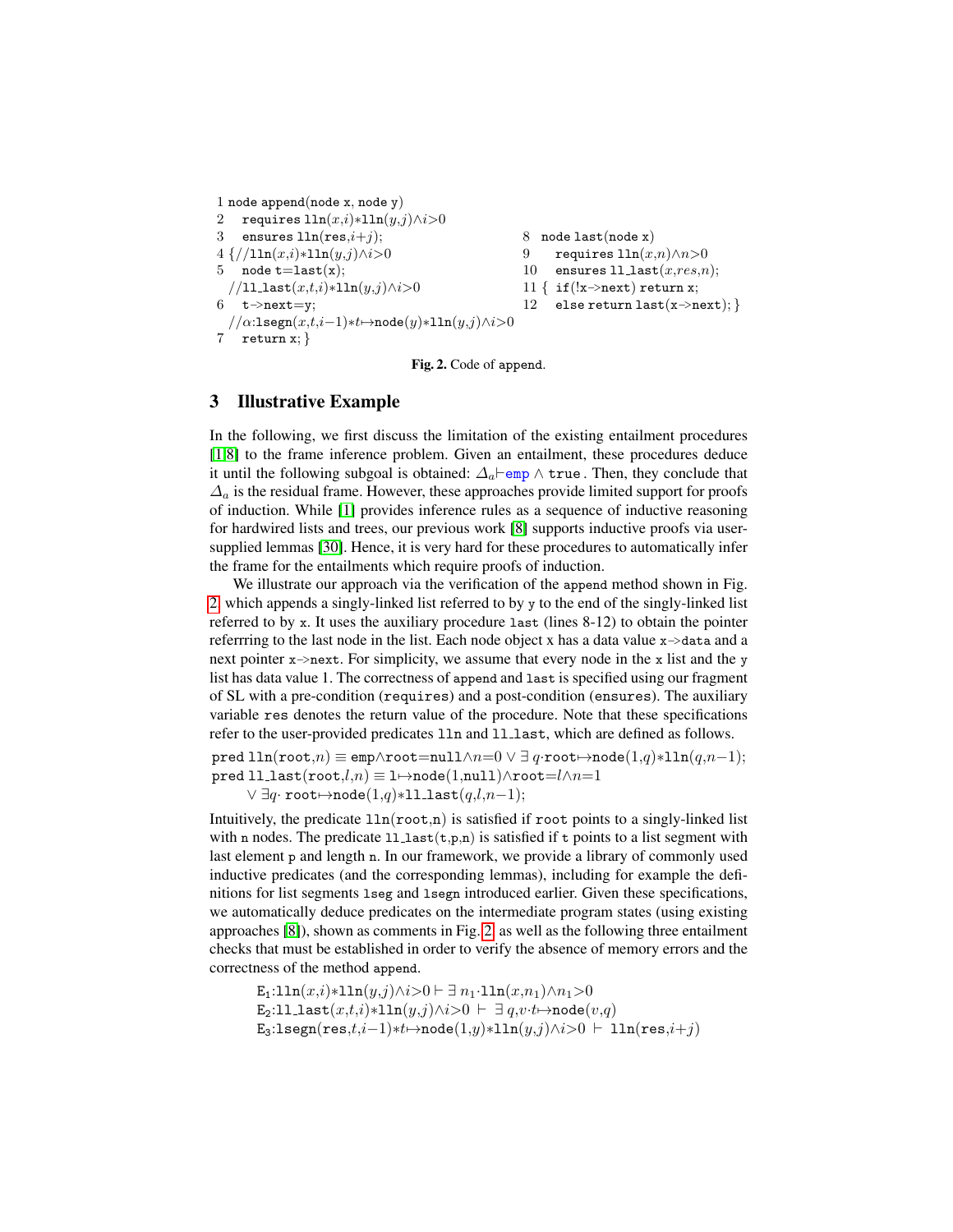$E_1$  aims to establish a local specification at line 5 which we generate automatically.  $E_2$ must be satisfied so that no null-dereference error would occur for the assignment to  $t$ ->next at line 6.  $E_3$  aims to establish that the postcondition is met. Frame inference is necessary in order to verify the program. In particular, frame inference for  $E_2$  is crucial to construct a precise heap state after line 6, i.e., the state  $\alpha$  in the figure, which is necessary to establish  $E_3$ . Furthermore, the frame of  $E_3$  (which is inferred as emp) helps to show that this program does not leak memory. As the entailment checks  $E_2$  and  $E_3$ require both induction reasoning and frame inference, they are challenging for existing SL proof systems [\[12](#page-15-9)[,3](#page-15-3)[,8,](#page-15-5)[36,](#page-16-1)[31,](#page-16-12)[9,](#page-15-11)[15,](#page-15-12)[40\]](#page-16-13). In what follows, we illustrate how our system establishes a cyclic proof with frame inference for  $E_2$ .

*Frame Inference* Our frame inference starts with introducing an unknown predicate (a second-order variable)  $U_1(x,t,q,v,y)^1$  $U_1(x,t,q,v,y)^1$  $U_1(x,t,q,v,y)^1$  as the initial frame, which is a place-holder for a heap predicate on variables x, t, q and y (i.e., variables referred to in  $E_2$ ). That is,  $E_2$  is transformed to the following entailment checking problem:

$$
\mathtt{F}_2\mathtt{:}\ 11\mathtt{.last}(x,t,i) \ast 11\mathtt{n}(y,j) \wedge i \text{>0} \vdash_{L_0} \exists q,v \cdot t \mapsto \mathtt{node}(v,q) \ast \mathtt{U}_1(x,t,q,v,y)
$$

where  $L_0$  is a set of induction hypotheses and sound lemmas. This set is accumulated automatically during the proof search and used for constructing cyclic proofs and lemma application. If a hypothesis is proven, it becomes a lemma and may be applied latter during the proof search. in this example, initially  $L_0=\emptyset$ . The proposed proof system derives a cyclic proof for the entailment problem and, at the same time, infers a set of constraints R for  $U_1(x,t,q,v,y)$  such that the proof is valid if the system R is satisfiable. Each constraint in R has the form of logical implication i.e.,  $\Delta_b \Rightarrow U(\bar{v})$  where  $\Delta_b$  is the body and U( $\bar{v}$ ) is the head (a second-order variable). For F<sub>2</sub>, the following two constraints are inferred, denoted by  $\sigma_1$  and  $\sigma_2$ .

$$
\begin{array}{l} \sigma_1\colon \text{lln}(y,j) \wedge t = x \wedge q = \text{null} \wedge v = 1 \ \Rightarrow \text{U}_1(x,t,q,v,y) \\ \sigma_2\colon x_2 \!\mapsto \!\text{node}(1,x) \! \ast \!\text{U}_1(x,t,q,v,y) \Rightarrow \text{U}_1(x_2,t,q,v,y) \end{array}
$$

We then use a decision procedure (e.g.,  $S2SAT_{SL}$  [\[25](#page-16-7)[,26\]](#page-16-9) or [\[4\]](#page-15-13)) to check the satisfiability of  $\sigma_1 \wedge \sigma_2$ . Note that we write a satisfiable definition of  $(\Delta_1 \Rightarrow U(\bar{v})) \wedge (\Delta_2 \Rightarrow U(\bar{v}))$  in the equivalent form of  $U(\bar{v}) \equiv \Delta_1 \vee \Delta_2$ . For instance, the above constraints are written as:

> $U_1(\texttt{root},t,q,v,y) \equiv \texttt{lln}(y,j) \wedge \texttt{root} = t \wedge q = \texttt{null} \wedge v = 1$  $\lor \exists q_1 \cdot \texttt{root} \mapsto \texttt{node}(1,q_1) * U_1(q_1,t,q,v,y);$

Note that, in the above definition of  $U_1$ , the separation of those heap-lets referred to by root,  $y$  and  $q$  is not explicitly captured. Additionally, relations over the sizes are also missing. Such information is necessary in order to establish the left-hand side of  $E_3$ . The successful verification of  $E_3$  in turn establishes the postcondition of method append. In the following we show how to strengthen the inferred frame.

*Frame Strengthening* We strengthen  $U_1$  with spatial separation constraints on the pointer variables root, y and q. To explicate the *spatial* separation among these pointers, our

<span id="page-4-0"></span><sup>&</sup>lt;sup>1</sup> In implementation, we add  $#$  annotation into instantiated variables and non-heap variables to guide proof search which are not shown here.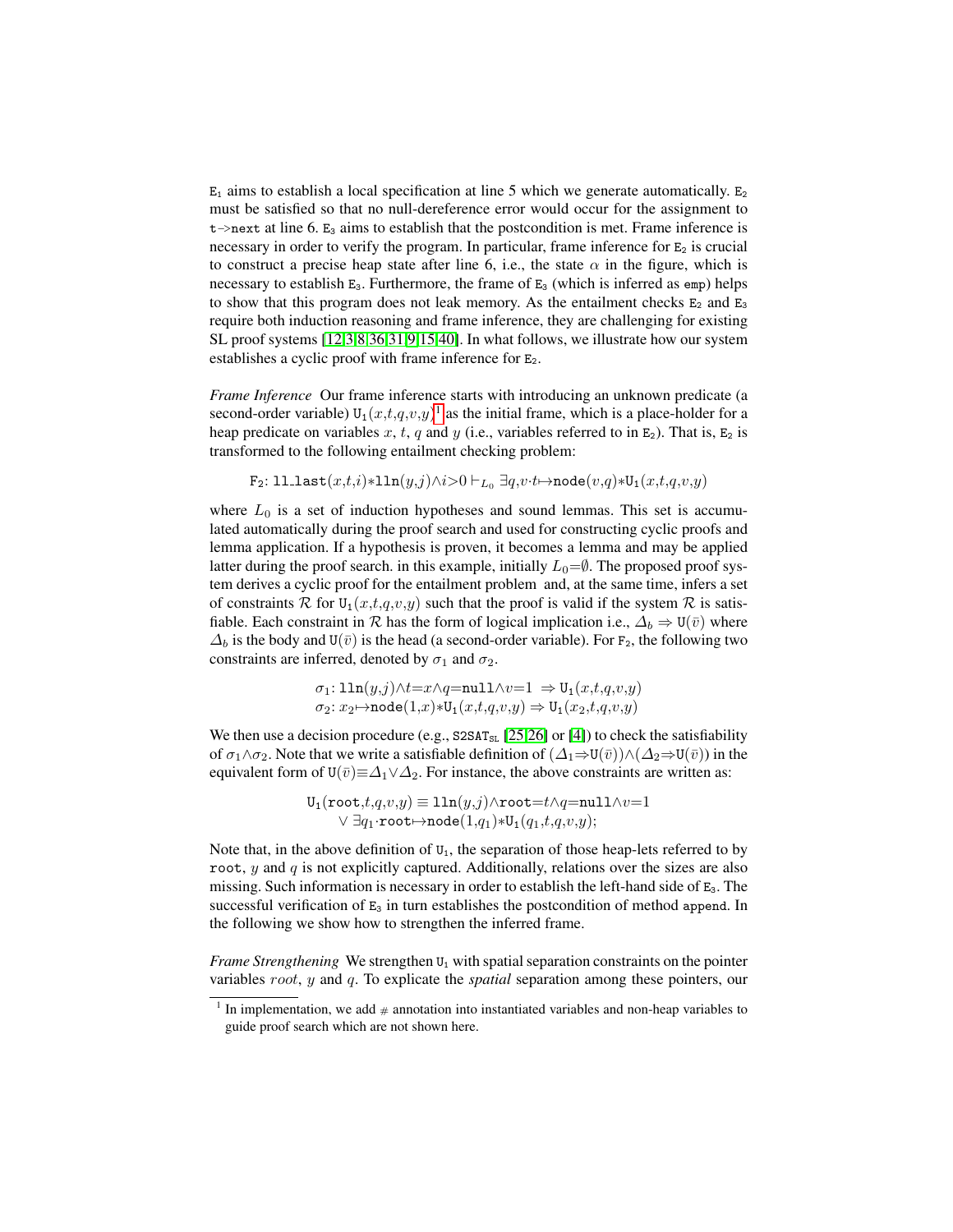system generates the following equivalent lemma and splits  $U_1$  into two disjoint heap regions (with ∗ conjunction):

 $U_1(\texttt{root},t,q,v,y) \equiv U_2(\texttt{root},t) * 1 \ln(y,j) \wedge q = \texttt{null} \wedge v = 1$ 

where  $U_2$  is a new auxiliary predicate with an inferred definition:

$$
\mathtt{U_{2}}(\mathtt{root,}t)\equiv \mathtt{emp}\wedge \mathtt{root}{=}t \vee \exists~q_1\cdotp \mathtt{root}{\mapsto} \mathtt{node}(1,q_1) {\ast} \mathtt{U_{2}}(q_1,t)
$$

Next, our system detects that  $U_2$  is equivalent to the user-defined predicate 1seg, and generates the lemma:  $U_2(root, t) \leftrightarrow \text{lseg(root}, t)$ . Relating  $U_2$  to 1seg enhances the understanding of the inferred predicates. Furthermore, as shown in [\[9\]](#page-15-11), this relation helps to reduce the requirements of induction reasoning among equivalent inductive predicates with different names. Substituting  $U_2$  with the equivalent 1seg,  $U_1$  becomes:

 $U_1(\texttt{root},t,q,v,y) \equiv \texttt{lseg}(\texttt{root},t) * \texttt{lln}(y,j) \land q = \texttt{null} \land v = 1$ 

This definition states that frame  $U_1$  holds in two disjoint heaps: one list segment pointed to by root and a list pointed to by y. After substitution the entailment  $F_2$  becomes

$$
\verb"lllast"(x,t,i)*lln(y,j) \wedge i>0 \vdash_{L_0} \verb"t{} \mapsto \verb"node"(1, \verb"null")*l\verb"seg"(x,t)*lln(y,j)
$$

Next, we further strengthen the frame with pure properties, which is necessary to successfully establish the left hand side of  $E_3$ . In particular, we generate constraints to capture that the numbers of allocated heaps in the left hand side and the right hand side of  $F_2$  are identical. Our system obtains these constraints through two phases. First, it automatically augments an argument for each inductive predicate in  $F<sub>2</sub>$  to capture its size property. Concretely, it detects that while predicates 11 last and 11n have such size argument already, the shape-based frame lseg has not. As so, it extends  $l \text{seg}(\text{root},t)$  to obtain the predicate  $l \text{segn}(\text{root},t,m)$  where the size property is captured by parameter m. Now, we substitute the 1segn into  $F_2$  to obtain:

```
ll last(x,t,i)*1\ln(y,j)∧i>0 \vdash_{L_0} \exists k\cdot t \mapsto \text{node}(1,\text{null})*1segn(x,t,k)*1\ln(y,j)
```
After that, we apply the same three steps of frame inference to generate the size constraint: constructing unknown predicates, proving entailment and inferring a set of constraints and checking satisfiability. For the first step, the above entailment is enriched with one unknown (pure) predicate:  $P_1(i,j,k)$  which is the place-holder for arithmetical constraints among size variables  $i, j$  and  $k$ . The augmented entailment checking is:

$$
\begin{aligned} & \texttt{ll\_last}(x,t,i) {\ast} \texttt{lln}(y,j) \land i{>} 0 \\ & \vdash_{L_0} \exists k{\cdot}\texttt{lsegn}(x,t,k) {\ast} t {\mapsto} \texttt{node}(1,\texttt{null}) {\ast} \texttt{lln}(y,j) \land \texttt{P}_1(i,j,k) \end{aligned}
$$

Secondly, our system successfully derives a proof for the above entailment under condition that the following disjunctive set of two constraints is satisfiable.

$$
\sigma_3: i=1 \land k=0 \Rightarrow \mathbf{P}_1(i,j,k)
$$
  

$$
\sigma_4: i_1=i-1 \land k_1=k-1 \land i>0 \land \mathbf{P}_1(i_1,j,k_1) \Rightarrow \mathbf{P}_1(i,j,k)
$$

Lastly, to check whether the  $\sigma_3 \wedge \sigma_4$  is satisfiable, we automatically compute the closure form for  $\sigma_3 \wedge \sigma_4$  as:  $P_1(i,j,k) \equiv k = i-1 \wedge i > 0$ . This formula is satisfiable and substituted into the frame as:  $\text{lsegn}(x,t,k)*1\text{ln}(y,j)\land q=\text{null}\land v=1\land k=i-1\land i>0$ .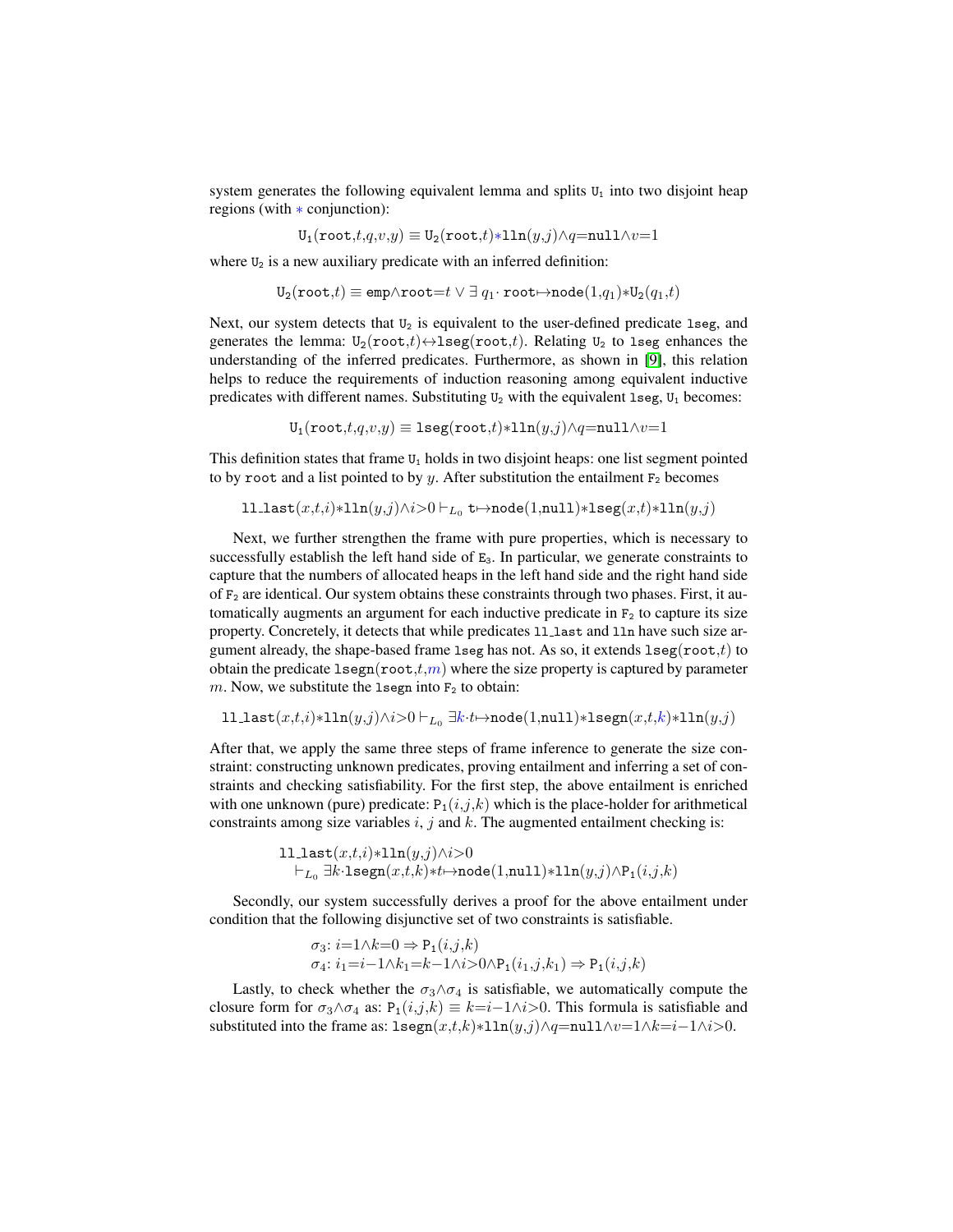

<span id="page-6-0"></span>Fig. 3. Basic Inference Rules for Entailment Procedure (where gsc is global soundness condition)

# <span id="page-6-1"></span>4 Frame Inference

In this section, we present our approach for frame inference in detail. Given an entailment  $\Delta_a \vdash \Delta_c$ , where  $\Delta_a$  is the antecedent (LHS) and  $\Delta_c$  is the consequence (RHS), our system attempts to infer a frame  $\Delta_f$  such that when a frame is successfully inferred, the validity of the entailment  $\Delta_a \vdash \Delta_c * \Delta_f$  is established at the same time.

Our approach has three main steps. Firstly, we enrich RHS with an unknown predicate in the form of U( $\bar{v}$ ) to form the entailment  $\Delta_a \vdash_L \Delta_c * U(\bar{v})$  where  $\bar{v}$  includes all free pointer-typed variables of  $\Delta_a$  and  $\Delta_c$  and L is the union of a set of user-supplied lemmas and a set of induction hypotheses (initially ∅). Among these, the parameters are annotated with  $#$  following the principle that instantiation (and subtraction) must be done before inference. The detail is as follows: (i) all common variables of  $\Delta_a$  and  $\Delta_c$  are #-annotated; (ii) points-to pointers of  $\Delta_c$  are #-annotated; (iii) the remaining pointers are not #-annotated. In the implementation, inference of frame predicates is performed incrementally such that shape predicates are inferred prior to pure ones. Secondly, we construct a proof of the entailment and infer a set of constraints  $\mathcal R$  for  $U(\bar{v})$ . Thirdly, we check the satisfiability of R using the decision procedure in [\[25](#page-16-7)[,26\]](#page-16-9).

In the following, we present our entailment checking procedure with a set of proof rules shown in Fig. [3](#page-6-0) and [4.](#page-7-0) For each rule, the obligation is at the bottom and its reduced form is on the top. In particular, the rules in Fig. [3](#page-6-0) are used for entailment proving (i.e., to establish a cyclic proof) and the rules in Fig. [4](#page-7-0) are used for predicate inference.

Given an entailment check in the form of  $\Delta_a \vdash_L \Delta_c$ , the rules shown in Fig. [3](#page-6-0) are designed to subtract the heap (via the rules [M] and [PRED−M]) on both sides until their heaps are empty. After that, it checks the validity for the implication of two pure formulas by using an SMT solver, like  $Z3$  [\[27\]](#page-16-14), as shown in rule  $\boxed{\text{EMP}}$ . Algorithmically, this entailment checking is performed as follows.

– Matching. The rules  $[M]$  and  $[PRED-M]$  are used to match up identified heap chains. Starting from identified root pointers, the procedure keeps matching all their reach-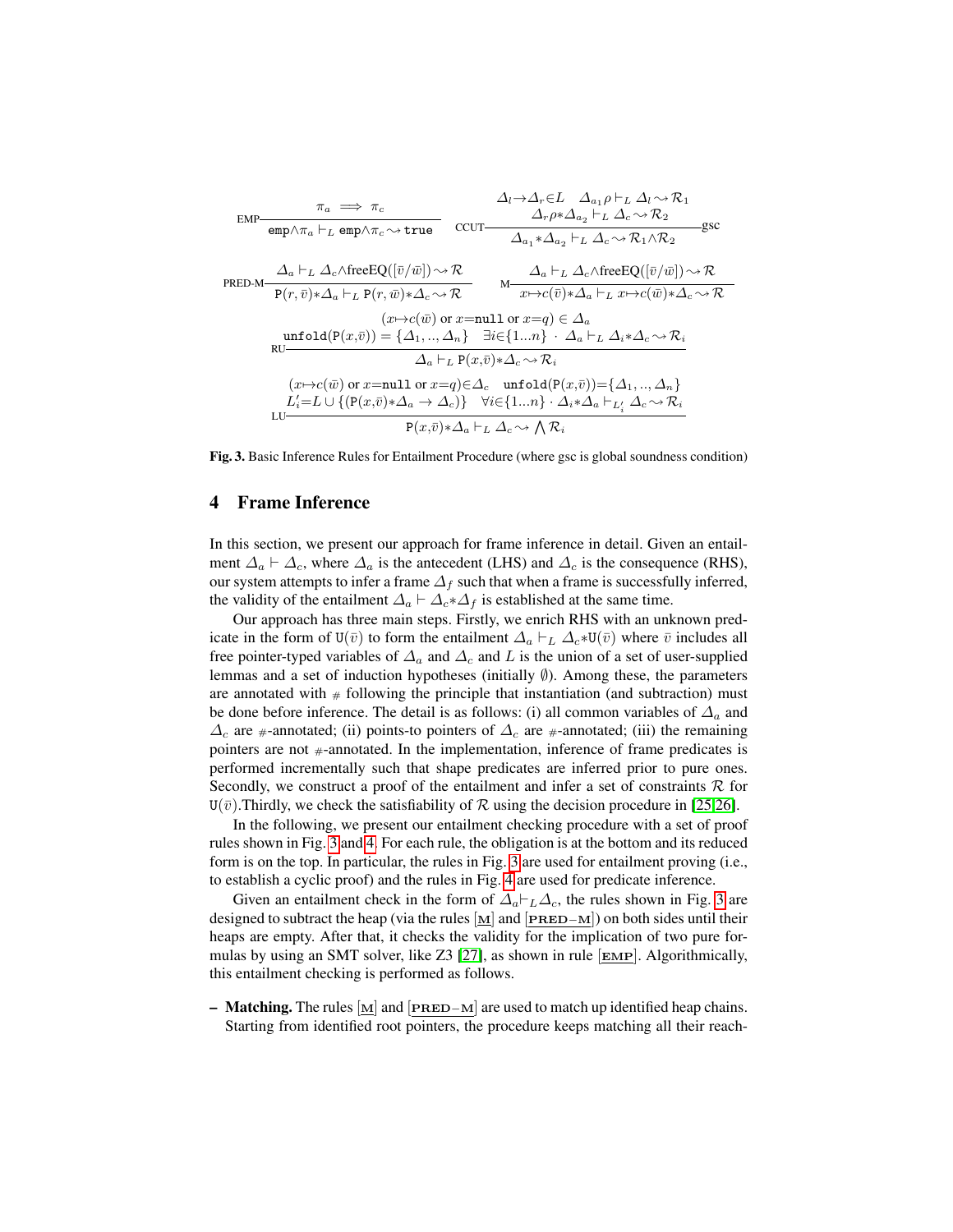| AF     | $\sigma \equiv \texttt{R}(r,\bar{t}) \ast \texttt{U}_\texttt{i}\big(r_i,\bar{t}_i \# \big) \ast \texttt{U}_\texttt{f}\big(\bar{w},\bar{t'},\bar{z} \#,r \# \big) \land \bigtriangledown \big(\bar{w} \cup \{r,r_i\},\pi_1 \big) \Rightarrow \texttt{U}(r,\bar{w},\bar{z} \# \big)$<br>$r_i \in \bar{t} \quad \bar{t}' = \bar{t} \setminus (\bar{w} \cup \bar{z} \cup \{r\}) \quad \kappa_1 \wedge \pi_1 \vdash_L U_f(\bar{w}, \bar{t}', \bar{z} \#, r \#) \ast \kappa_2 \wedge \pi_2 \leadsto \mathcal{R}$ |
|--------|------------------------------------------------------------------------------------------------------------------------------------------------------------------------------------------------------------------------------------------------------------------------------------------------------------------------------------------------------------------------------------------------------------------------------------------------------------------------------------------------------------|
|        | $R(r,\bar{t}) \ast U_i(r_i,\bar{t}_i \#) \ast \kappa_1 \wedge \pi_1 \vdash_L U(r,\bar{w},\bar{z} \#) \ast \kappa_2 \wedge \pi_2 \sim \sigma \wedge \mathcal{R}$                                                                                                                                                                                                                                                                                                                                            |
|        | $\sigma \equiv U(r,\bar{w},\bar{z}) \Rightarrow R(r,\bar{t}) * U_1(r_i,\bar{t}_i) * U_f(\bar{w},\bar{t}',\bar{z}^*,r)) \wedge \bigtriangledown(\bar{w} \cup \{r,r_i\},\pi_1)$<br>$r_i \in \bar{t} \quad \bar{t}' = \bar{t} \setminus (\bar{w} \cup \bar{z} \cup \{r\}) \quad \mathsf{U}_{\mathrm{f}}(\bar{w}, \bar{t}', \bar{z} \#, r \#) * \kappa_1 \wedge \pi_1 \vdash_L \kappa_2 \wedge \pi_2 \leadsto \mathcal{R}$                                                                                     |
| $AF-F$ | $U(r, \bar{w}, \bar{z}) \ast \kappa_1 \wedge \pi_1 \vdash_L R(r, \bar{t}) \ast U_i(r_i, \bar{t}_i \#) \ast \kappa_2 \wedge \pi_2 \sim \sigma \wedge \mathcal{R}$                                                                                                                                                                                                                                                                                                                                           |

<span id="page-7-0"></span>

able heaps. It unifies corresponding fields of matched roots by using the following auxiliary function free  $EQ(\rho)$ : free  $EQ([u_i/v_i]_{i=1}^n) = \bigwedge_{i=1}^n \{u_i = v_i\}.$ 

- Unfolding. The rules  $[\underline{LU}]$  and  $[\underline{RU}]$  are used to derive alternative heap chains. While rule  $[L_U]$  presents the unfolding in the antecedent,  $[R_U]$  in the consequent.
- $-$  Applying Lemma. Rule  $[CCUT]$  derives yet other alternative heap chains. For LHS which has at least one UD predicate, we attempt to apply a lemma as an alternative search using  $[CCUT]$  rule. We notice that as we assume that a lemma which is supplied by the user is valid, applying this lemma does not requires the global condition.

*Cyclic Proof* The proof rules in Fig. [3](#page-6-0) are designed to establish cyclic proofs. In the following, we briefly describe a cyclic proof technique enhancing the proposal in [\[2\]](#page-15-10).

**Definition 1 (Pre-proof)** A pre-proof *of entailment* E is a pair  $(\mathcal{T}_i, \mathcal{L})$  where  $\mathcal{T}_i$  is a derivation tree and  $\mathcal L$  is a back-link function such that: the root of  $\mathcal T_i$  is E; for every edge from  $E_i$  to  $E_j$  in  $\mathcal{T}_i$  ,  $E_i$  is a conclusion of an inference rule with a premise  $E_j$ . *There is a back-link between*  $E_c$  *and*  $E_l$  *if there exists*  $\mathcal{L}(E_l) = E_c$  *(i.e.,*  $E_c = E_l \theta$  *with*  $some$  substitution  $\theta$ ); and for every leaf  $E_l$ ,  $E_l$  is an axiom rule (without conclusion).

If  $\mathcal{L}(E_l) = E_c$ ,  $E_l$  (resp.  $E_c$ ) is referred as a bud (resp. companion).

**Definition 2 (Trace)** Let  $(T_i, \mathcal{L})$  be a pre-proof of  $\Delta_a \vdash_L \Delta_c$ ;  $(\Delta_{a_i} \vdash_{L_i} \Delta_{c_i})_{i \geq 0}$  be a path of  $\mathcal{T}_i$ . A trace following  $(\varDelta_{a_i} \vdash_{L_i} \varDelta_{c_i})_{i\geq 0}$  is a sequence  $(\alpha_i)_{i\geq 0}$  such that each  $\alpha_i$ *(for all i* $\geq$ 0) is an instance of the predicate  $\overline{P}(\overline{t})$  in the formula  $\overline{\Delta_{a_i}}$ , and either:

- $-\alpha_{i+1}$  *is the subformula containing an instance of*  $P(\bar{t})$  *in*  $\Delta_{a_{i+1}}$ ;
- $-$  *or*  $\Delta_{a_i} \vdash_{L_i} \Delta_{c_i}$  is the conclusion of an unfolding rule,  $\alpha_i$  is an instance predicate P(t) *in*  $\Delta_{a_i}$  and  $\alpha_{i+1}$  *is a subformula*  $\Delta[\bar{t}/\bar{v}]$  which is a definition rule of the inductive *predicate*  $P(\bar{v})$ *. i is a progressing point of the trace.*

To ensure that a pre-proof is sound, a global *soundness condition* must be imposed to guarantee well-foundedness.

**Definition 3 (Cyclic proof)** *A pre-proof (T<sub>i</sub>,*  $\mathcal{L}$ *) of*  $\Delta_a \vdash_L \Delta_c$  *is a cyclic proof if, for* every infinite path  $(\Delta_{a_i}\vdash_{L_i}\Delta_{c_i})_{i\geq 0}$  of  $\mathcal{T}_i$ , there is a tail of the path  $p{=}(\Delta_{a_i}\vdash_{L_i}\Delta_{c_i})_{i\geq n}$ *such that there is a trace following* p *which has infinitely progressing points.*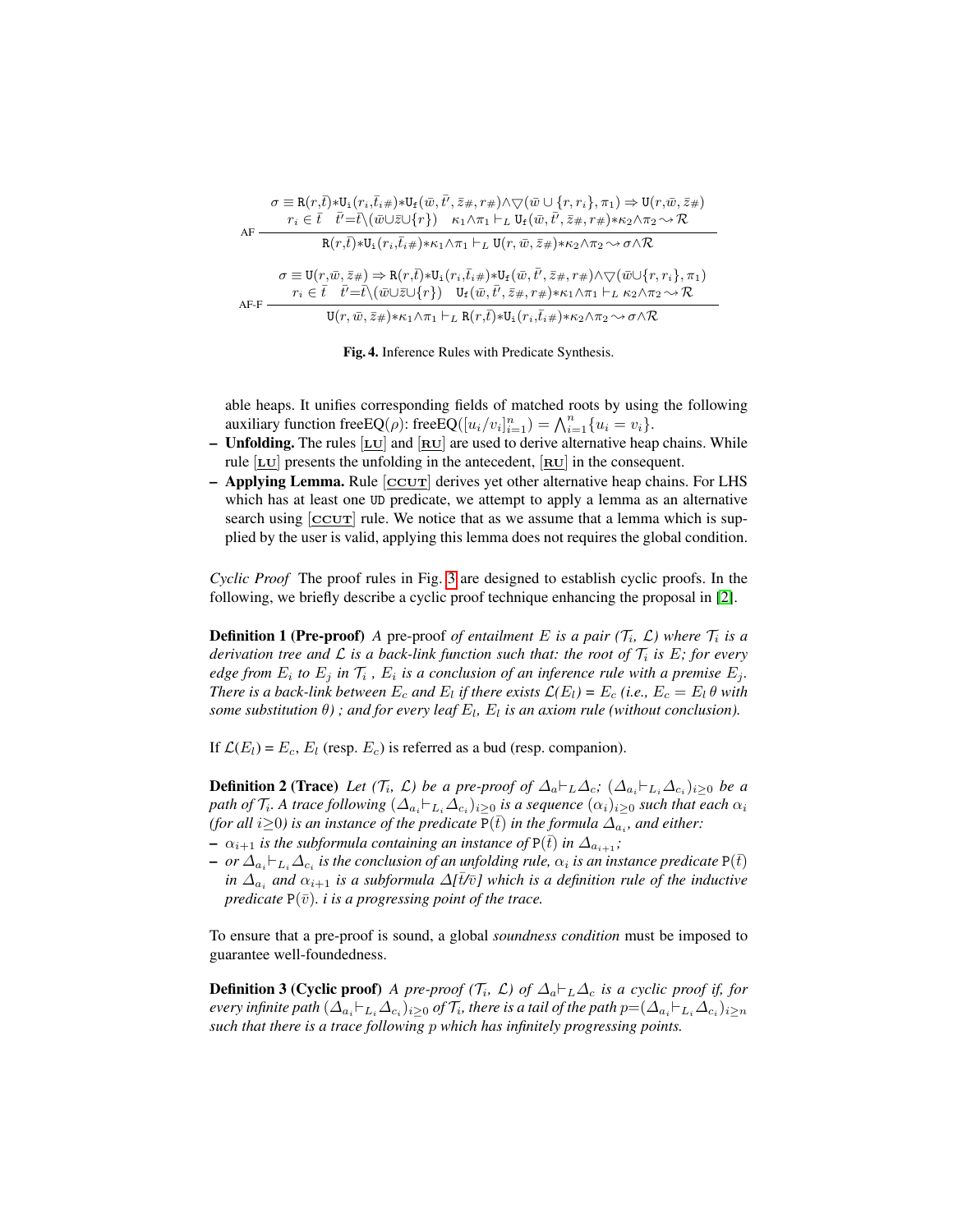Brotherston *et. al.* proved [\[2\]](#page-15-10) that  $\Delta_a \vdash \Delta_c$  holds if there is a cyclic proof of  $\Delta_a \vdash_{\emptyset} \Delta_c$  where  $\Delta_a$  and  $\Delta_c$  do not contain any unknown predicate.

In the following, we explain how cyclic proofs are constructed using the proof rules shown in Fig. [3.](#page-6-0)  $[\underline{LU}]$  and  $[\underline{CCUT}]$  are the most important rules for forming back-links and then pre-proof construction. While rule  $[\underline{\text{LU}}]$  accumulates possible companions and stores them in historical sequents  $L$ ,  $[CCUT]$  links a bud with a companion using some substitutions as well as checks the global soundness condition eagerly. Different to the original cyclic system [\[3\]](#page-15-3), our linking back function only considers companions selected in the set of historical sequents L. Particularly,  $\Delta_l \rightarrow \Delta_r \in L$  is used as an intelligent cut as follows. During proof search, a subgoal (i.e.,  $\Delta_{a_1} * \Delta_{a_2} \vdash_L \Delta_c$ ) may be matched with the above historical sequent to form a cycle and close the proof branch using the following principle. First,  $\Delta_l \vdash \Delta_r$  is used as an induction hypothesis. As so, we have  $\Delta_l \rho * \Delta_{a_2} \models \Delta_r \rho * \Delta_{a_2}$  where  $\rho$  are substitutions including those for avoiding clashing of variables between  $\Delta_r$  and  $\Delta_{a_2}$ . If both  $\Delta_{a_1} \ast \Delta_{a_2} \vdash_L \Delta_l \rho \ast \Delta_{a_2}$  and  $\Delta_r \rho * \Delta_{a_2} \vdash_L \Delta_c$  are proven, then we have:

$$
\Delta_{a_1} \ast \Delta_{a_2} \Longrightarrow \Delta_l \rho \ast \Delta_{a_2} \Longrightarrow \Delta_r \rho \ast \Delta_{a_2} \Longrightarrow \Delta_c.
$$

Thus, the subgoal  $\Delta_{a_1} * \Delta_{a_2} \vdash_L \Delta_c$  holds. We remark that if a hypothesis is proven, it can be applied as a valid lemma subsequently.

In our system, often a lemma includes universally quantified variables. We thus show a new mechanism to instantiate those lemmas that include universally quantified variables. We denote constraints with universal variables as universal guards  $\forall G$ . A universal guard ∀G is equivalent to an *infinite* conjunction  $\bigwedge_{\rho} G[\rho]$ . Linking a leaf with universal guards is not straightforward. For illustration, let us consider the following bud B<sub>0</sub> and the universally quantified companion/lemma  $C_0 \in L$ .

$$
\begin{array}{l} \texttt{B}_0:\texttt{lsegn}(\texttt{root},\texttt{null},n) \wedge n=10 \vdash_L \exists r\cdot \texttt{lsegn}(\texttt{root},r,3)*\texttt{lsegn}(r,\texttt{null},7) \\ \texttt{C}_0:\forall a,b\cdot \texttt{lsegn}(\texttt{root},\texttt{null},n) \wedge n=a+b \wedge a \geq 0 \wedge b \geq 0 \\ \to \exists r\cdot \texttt{lsegn}(\texttt{root},r,a)*\texttt{lsegn}(r,\texttt{null},b)\end{array}
$$

As shown in rule  $[CCUT]$ , to link  $B_0$  back to  $C_0$ , the LHS of these two entailments must be implied through some substitution. To obtain that, we propose *lemma instantiation*, a sound solution for universal lemma application. Based on the constraints in the LHS of the bud, our technique instantiates a universally quantified guard (of the selected companion/lemma) before linking it back. Concretely, we replace the universal guard by a *finite* set of its instances; an instantiation of a formula  $\forall \bar{v} G(\bar{t})$  is  $G(\bar{t})[\bar{w}/\bar{v}]$  for some vector of terms  $\bar{w}$ . These instances are introduced based on the instantiations in both LHS and RHS of the corresponding bud e.g.,  $n=10 \wedge a=3 \wedge b=7$  in B<sub>0</sub>.

*Frame Inference* The two inference rules shown in Fig. [4](#page-7-0) are designed specifically to infer constraints for frame. In these rules,  $\nabla(\bar{w}, \pi)$  is an auxiliary function that existentially quantifies free variables in  $\pi$  that are not in the set  $\bar{w}$ . This function extracts relevant arithmetic constraints to define data contents of the unknown predicates.  $R(r,t)$  is either  $r \mapsto c(t)$  or a known (defined) predicate P(r,t), or an unknown predicate  $U'(r,\bar{t},\bar{w}_*)$ . The # in the unknown predicates is used to guide inference and proof search. We only infer on pointers without #-annotation.  $U_f(\bar{w}, t')$  is another unknown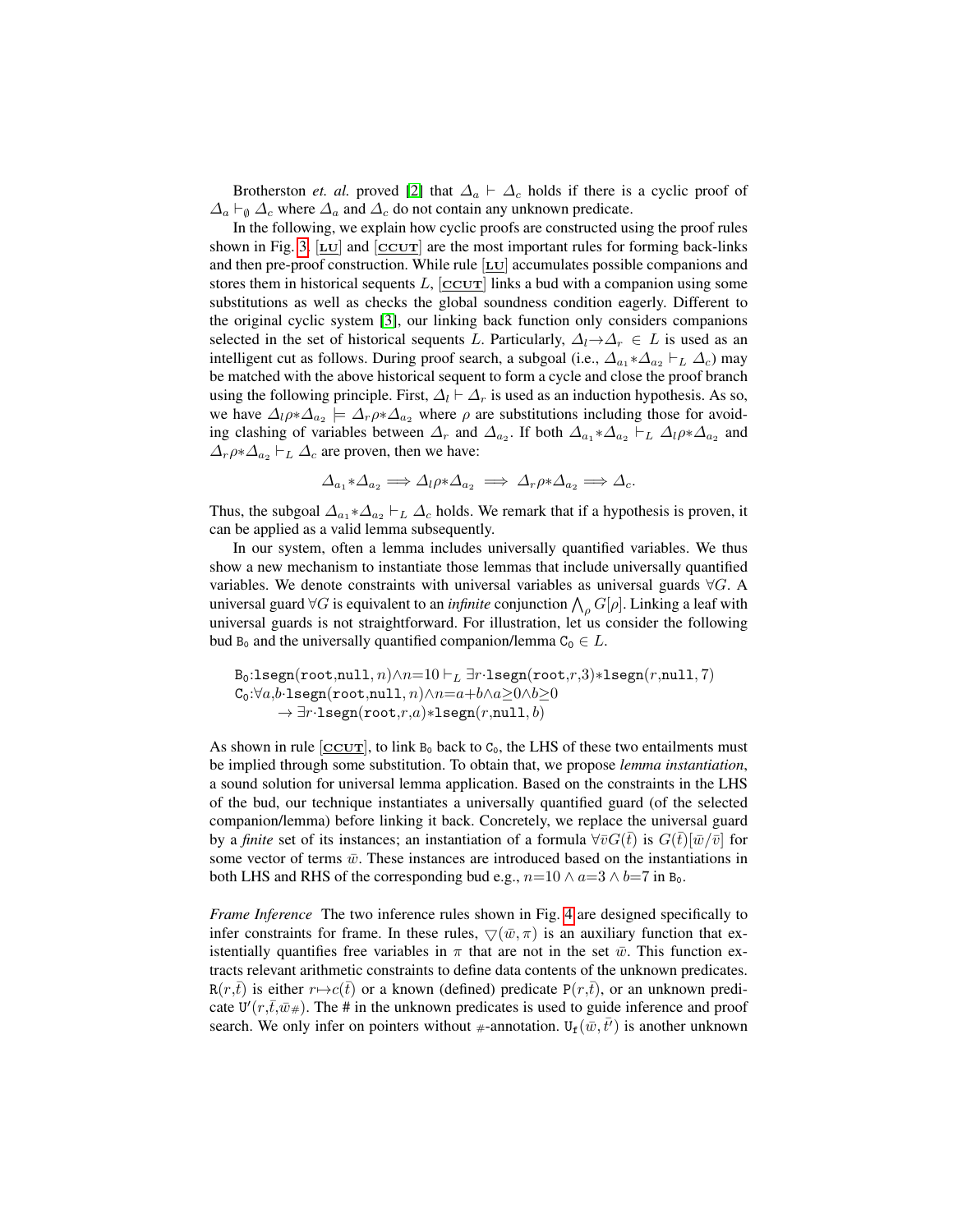predicate which is generated to infer the shape of pointers  $\bar{w}$ . Inferred pointers are annotated with  $\#$  to avoid double inference. A new unknown predicate  $U_f$  is generated only if there exists at least one parameter not to be annotated with  $\#$  (i.e.,  $\bar{w} \cup t^{\prime} \neq \emptyset$ ). To avoid conflict between the inference rules and the other rules (e.g., unfolding and matching), root pointers of a heap formula must be annotated with  $#$  in unknown predicates. For example, in our system while  $x \mapsto c_1(y)*U_1(x \# y)$  is legal,  $x \mapsto c_1(y)*U_1(x, y)$  is illegal. Our system applies subtraction on the heap pointed to by  $x$  rather than inference for the following check:  $x \mapsto c_1(\text{null}) \vdash_L x \mapsto c_1(y) * U_1(x \#, y)$ .

*Soundness* The soundness of the inference rules in Fig. [3](#page-6-0) has been shown in unfoldand-match systems for general inductive predicates [\[3](#page-15-3)[,8\]](#page-15-5). In the following, we present the soundness of the inference rules in Fig. [4.](#page-7-0) We introduce the notation  $\mathcal{R}(\Gamma)$  to denote a set of predicate definitions  $\Gamma = \{U_1(\bar{v}_1) \equiv \Phi_1, \ldots, U_n(\bar{v}_n) \equiv \Phi_n\}$  satisfying the set of constraints R. That is, for all constraints  $\Delta_l \Rightarrow \Delta_r \in \mathcal{R}$ , (i)  $\Gamma$  contains states  $(s_i, h_i)$ , a predicate definition for each unknown predicate appearing in  $\Delta_l$  and  $\Delta_r$ ; (ii) by interpreting all unknown predicates according to  $\varGamma$ , then it is provable that  $\varDelta_l$  implies  $\varDelta_r$ (i.e., there exists  $s_i \subseteq s$ ,  $h_i \subseteq h$  for  $i \in \{1..n\}$ , and  $s, h \models \Delta_l$  implies  $s, h \models \Delta_r$ ), written as  $\Gamma : \Delta_l \vdash \Delta_r$ .

<span id="page-9-1"></span>**Lemma 1.** *Given the entailment judgement*  $\Delta_a \vdash_f \Delta_c \rightarrow \mathcal{R}$ *, if there is*  $\Gamma$  *such that*  $\mathcal{R}(\Gamma)$ *, the entailment*  $\Gamma$ : $\Delta_a \vdash \Delta_c$  *holds.* 

The soundness of the predicate synthesis requires that if definitions generated for unknown predicates are satisfiable, then the entailment is valid.

<span id="page-9-0"></span>**Theorem 1.** *Given the entailment judgement*  $\Delta_a \vdash_{\emptyset} \Delta_c \rightarrow \mathcal{R}$   $\Delta_a(\Gamma) \vdash \Delta_c(\Gamma)$  *holds if there exists a solution* Γ *of* R*.*

Theorem [1](#page-9-0) follows from the soundness of the rules in Fig. [3](#page-6-0) and Lemma [1.](#page-9-1)

# 5 Extensions

In this section, we present two ways to strengthen the inferred frame, by inferring pure properties and by normalizing inductive predicates.

*Pure Constraint Inference* The inferred frame is strengthened with pure constraints following two phases. We first enrich the shape-base frame with pure properties such as size, height, sum, set of addresses/values, and their combinations. After that, we apply the same three steps in section [4](#page-6-1) to infer relational assumptions on the new pure properties. Lastly, we check satisfiability of these assumptions using FixCalc [\[34\]](#page-16-15).

In the following, we describe how to infer size properties given a set of dependent predicates. We can similarly infer properties on height, set of addresses and values properties. We first extend an inductive predicate with a size function to capture size properties. That is, given an inductive predicate  $P(\bar{v}) \equiv \bigvee \Delta_i$ , we generate a new predicate Pn with a new size parameter n as:  $\text{Pn}(\bar{v}, n) \equiv \bigvee (\Delta_i \wedge n = sizeF(\Delta_i))$  where function  $sizeF$  is inductively defined as follows.

> $sizeF(r \rightarrow c(\bar{t}))=1$   $sizeF(\exists \bar{v} \cdot \kappa \land \pi) = sizeF(\kappa)$  $sizeF(\text{emp})=0$   $sizeF(\kappa_1*\kappa_2)=sizeF(\kappa_1)+sizeF(\kappa_2)$  $sizeF(\mathbf{P}(\bar{t}))=t_s$  where  $t_s\in\bar{t}$  and  $t_s$  is a size parameter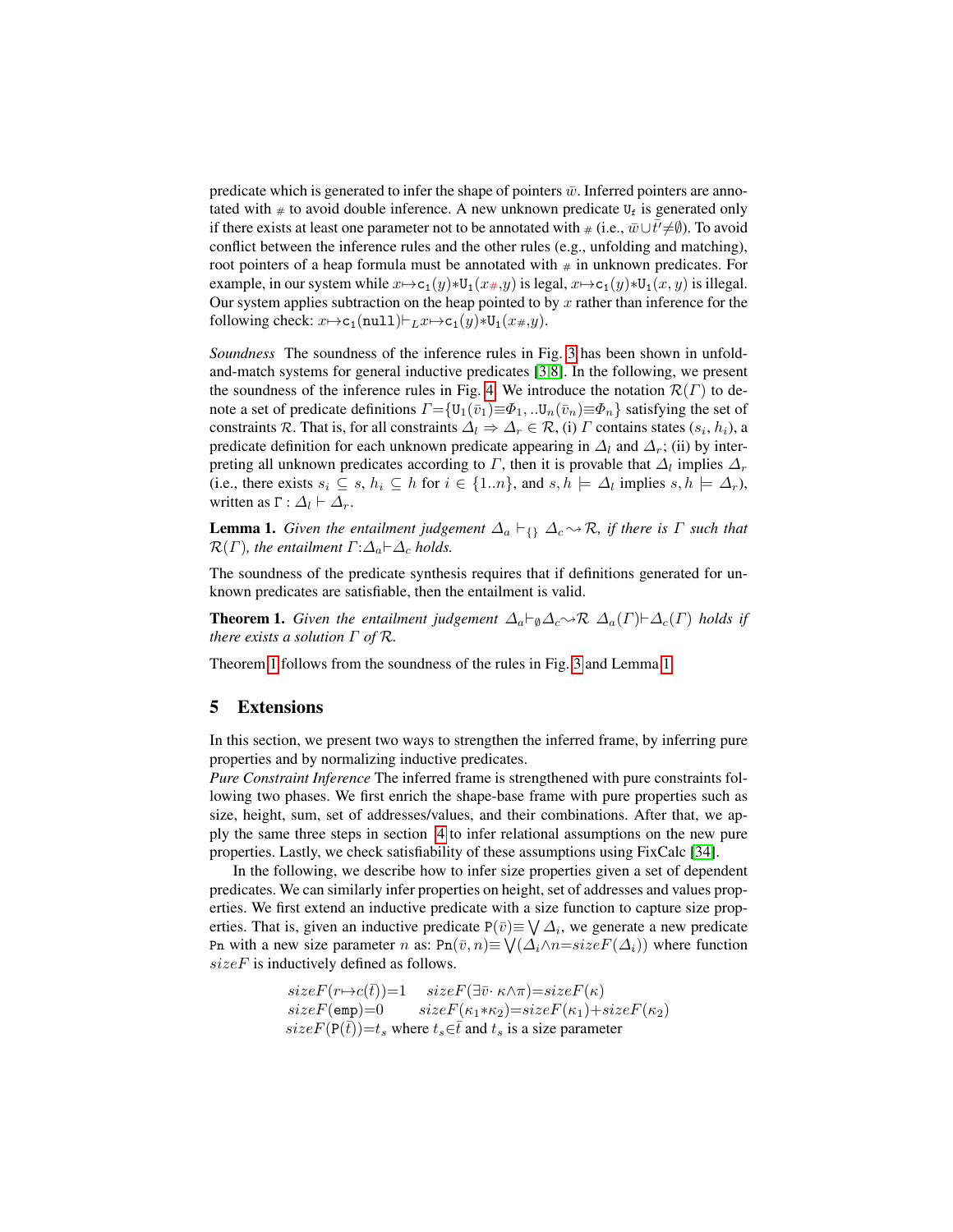To support pure properties, we extend the proposed cyclic proof system with biabduction for pure constraints which was presented in [\[43\]](#page-16-16). In particular, we adopt the abduction rules to generate relational assumptions over the pure properties in LHS and RHS. These rules are applied exhaustively until no more unknown predicates occur.

<span id="page-10-0"></span>*Normalization* We aim to relate the inferred frame to existing user-provided predicates if possible as well as to explicate the heap separation (a.k.a. pointer non-aliasing) which may be implicitly constrained through predicates. Particularly, we present a lemma synthesis mechanism to explore relations between inductive predicates. Our system processes each inductive predicate in four steps. First, it generates *heap-only* conjectures (with quantifiers). Secondly, it enriches these conjectures with unknown predicates. Thirdly, it invokes the proposed entailment procedure to prove these conjectures, infer definitions for the unknown predicates and synthesize the lemmas. Last, it strengthens the inferred lemma with pure inference.

In the following, we present two types of normalization. This first type is to generate equivalence lemmas. This normalization equivalently matches a new generated predicate to an existing predicate in a given predicate library. Under the assumption that a library of predicates is provided together with advanced knowledge (i.e., lemmas in [\[1\]](#page-15-1)) to enhance completeness. This normalization helps to reuse this knowledge for the new synthesized predicates, and potentially enhance the completeness of the proof system. Intuitively, given a set S of inductive predicates and another inductive predicate P (which is not in S), we identify all predicates in S which are equivalent to P. Heap-only conjecture is generated to explore the equivalent relation between two predicates, e.g., in the case of  $P(x, \bar{v})$  and  $Q(x, \bar{w})$ :  $\forall \bar{v} \cdot P(\text{root}, \bar{v}) \rightarrow \exists \bar{w} \cdot Q(\text{root}, \bar{w})$ . The shared root parameter  $x$  has been identified by examining all permutations of root parameters of the two predicates. Moreover, our system synthesizes lemmas incrementally for the combined domains of shape and pure properties. For example, with lln and lsegn, our system generates the following lemma afterwards:  $l \text{seg}(root, null, n) \leftrightarrow lln(root, n)$ .

The other type of normalization is to generate separating lemmas. This normalization aims to expose hidden separation of heaps in inductive definitions. This paragraph explores parallel or consequence separate relations over inductive predicates parameters. Two parameters of a predicate are *parallel* separating if they are both root parameters e.g.,  $r_1$  and  $r_2$  of the predicate zip2 as follows.

$$
\texttt{zip2}(r_1,r_2,n) \equiv \texttt{emp} \land r_1 = \texttt{null} \land r_2 = \texttt{null} \land n = 0 \\ \lor r_1 \mapsto c_1(q_1) * r_2 \mapsto c_1(q_2) * \texttt{zip2}(q_1,q_2,n-2);
$$

Two arguments of a predicate are *consequence* separating if one is a root parameter and another is reachable from the root in all base formulas derived by unfolding the predicate (e.g., those of the predicate 11\_1ast). We generate these separating lemmas to explicate separation globally. As a result, the separation of actual parameters is externally visible to analyses. This visible separation enables strong updates in a modular heap analysis or frame inference in modular verification. Suppose  $r_1$ ,  $r_2$  are consequence or parallel parameters in  $\mathbb{Q}(r_1, r_2, \bar{w})$ , heap conjecture is generated as:

$$
\mathbf{Q}(r_1,r_2,\bar{w}) \to \mathbf{Q}_1(r_1) \ast \mathbf{Q}_2(r_2) \ast \mathbf{Q}_3(\bar{w})
$$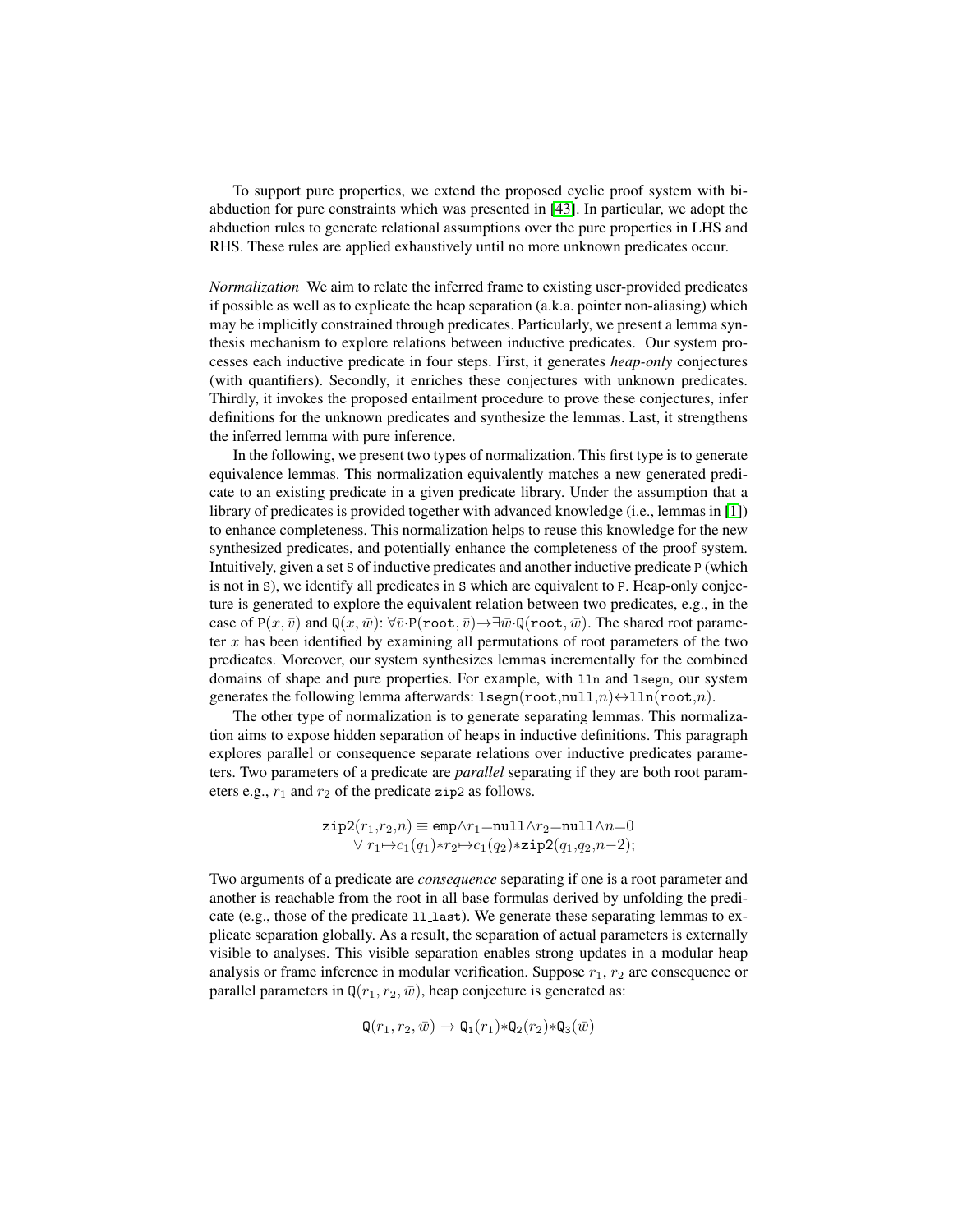This technique could be applied to synthesize spit/join lemmas to transform predicates into the fragment of linearly compositional predicates [\[15,](#page-15-12)[14\]](#page-15-14). For example, our system splits the predicate zip2 into two separating singly-lined lists through the following equivalent lemma: zip2(root, $r_2,n$ )  $\leftrightarrow$  lln(root,n)\*lln( $r_2,n$ ).

# 6 Implementation and Experiments

We have implemented the proposed ideas into a procedure called S2ENT for entailment checking and frame inference, based on the SLEEK [\[8\]](#page-15-5). S2ENT relies on the SMT solver Z3 [\[27\]](#page-16-14) to check satisfiability of arithmetical formulas. We have also integrated S2ENT into the verifier S2 [\[24\]](#page-16-4).We have conducted two sets of experiments to evaluate the effectiveness and efficiency of S2ENT. The first set of experiments are conducted on a set of inductive entailment checking problems gathered from previous publications [\[1](#page-15-1)[,5](#page-15-15)[,9\]](#page-15-11). We compare S2ENT with the state-of-the-art tools to see how many of these problems can be solved. In the second set of experiments, we apply S2ENT to conduct modular verification of a set of non-trivial programs. The experiments are conducted on a machine with the Intel i3-M370 (2.4GHz) processor and 3 GB of RAM.

*Entailment Proving* In Table [1,](#page-12-0) we evaluate S2ENT on a set of 36 *valid* entailment problems that require induction reasoning techniques. In particular, Ent 1-5 were taken from Smallfoot [\[1\]](#page-15-1), Ent 6-19 from Cyclic<sub>SL</sub> [\[3](#page-15-3)[,5\]](#page-15-15), Ent 20-28 from [\[9\]](#page-15-11), and Ent 29-36 were generated by us. We evaluate S2ENT against the existing proof systems presented for user-defined predicates. While the tools reported in [\[12](#page-15-9)[,8,](#page-15-5)[36\]](#page-16-1) could handle a subset of these benchmarks if users provide auxiliary lemmas/axioms, [\[15\]](#page-15-12) was designed neither for those inductive predicates in Ent 6-28 nor frame problems in Ent 29-36. The only two tools which we can compare S2ENT with are Cyclic<sub>SL</sub> [\[3\]](#page-15-3) and songbird [\[40\]](#page-16-13).

The experimental results are presented in Table [1.](#page-12-0) The second column shows the entailment problems. Column bl captures the number of back-links in cyclic proofs generated by S2ENT. We observe that most of problems require only one back-link in the cyclic proofs, except that Ent 4 requires two back-links and Ent 13-15 of mutual inductive odd-even singly linked lists require three back-links. The last three columns show the results of  $Cyclic_{SL}$ , songbird and S2ENT respectively. Each cell shown in these columns is either CPU times (in seconds) if the tool proves successfully, or TO if the tool runs longer than 30s, or X if the tool returns a false positive, or NA if the entailment is beyond the capability of the tool. *In summary, out of the 36 problems,* Cyclic<sub>SL</sub> solves 18 (with one TO - Ent 4); songbird solves 25 (with two false positive *- Ent 17 and 27 and one TO - Ent 23); and* S2ENT *solves all 36 problems.*

In Table [1,](#page-12-0) each entailment check in Ent 1-19 has emp as frame axioms (their LHS and RHS have the same heaps). Hence, they may be handled by existing inductive proof systems like [\[3](#page-15-3)[,9](#page-15-11)[,15](#page-15-12)[,40\]](#page-16-13). In particular, Ent 1-19 include shape-only predicates. The results show that  $Cyclic_{SL}$  and songbird ran a bit faster than S2ENT in most of the their successful cases. It is expected as S2ENT requires additional steps for frame inference. Each entailment check in Ent 20-28 includes inductive predicates with pure properties (e.g., size and sortedness). While  $\text{Cyclic}_{SL}$  can provide inductive reasoning for arithmetic and heap domains separately [\[5\]](#page-15-15), there is no system proposed for cyclic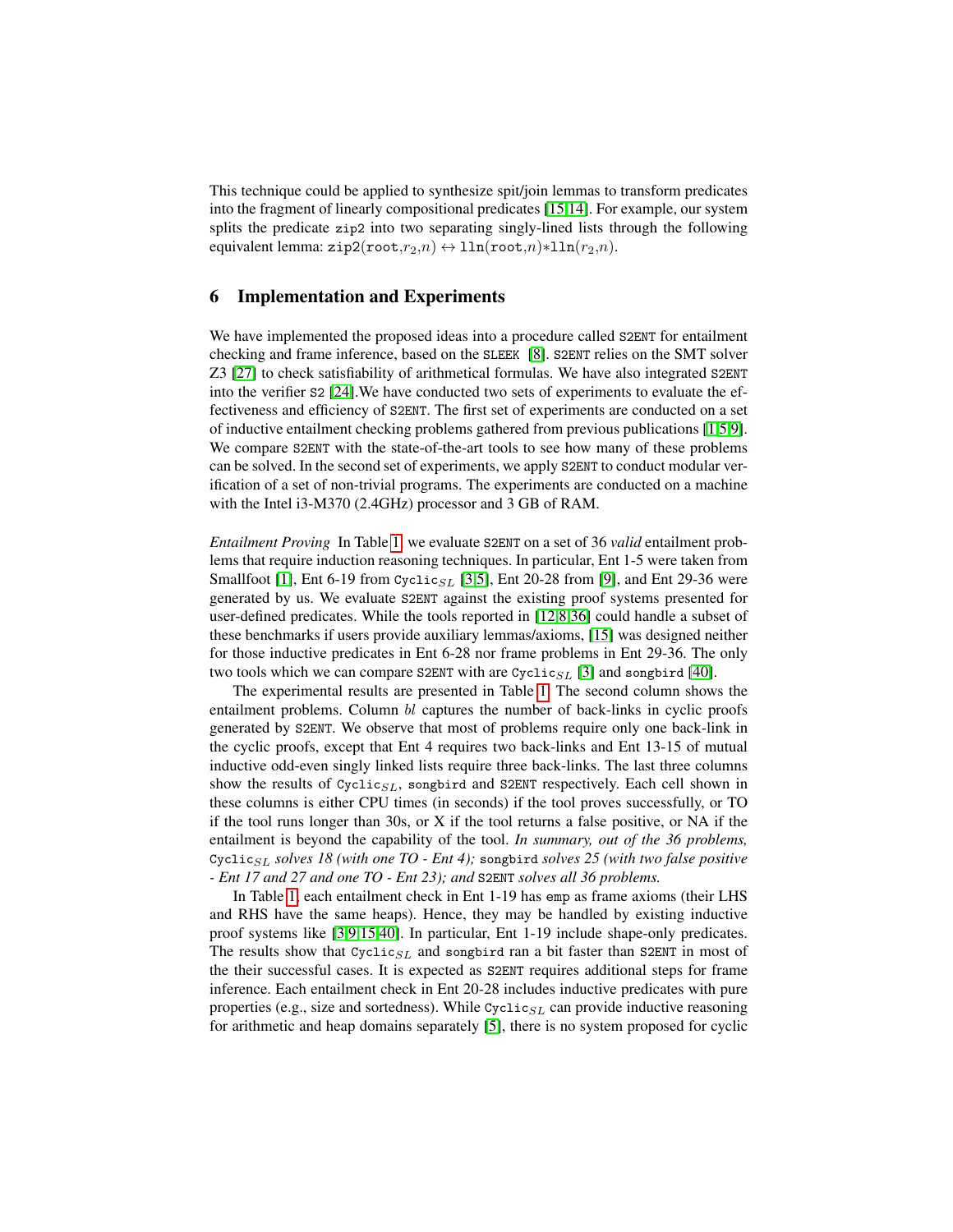<span id="page-12-0"></span>Table 1. Inductive Entailment Checks

| Ent             | Proven                                                                                                                         | bl             | $\lceil 3 \rceil$ | [40]      | Ours |
|-----------------|--------------------------------------------------------------------------------------------------------------------------------|----------------|-------------------|-----------|------|
| $\overline{1}$  | $lseg(x,t) * lseg(t, null)$ $\vdash$ $lseg(x, null)$                                                                           |                | 1 0.03            | 0.04      | 0.06 |
| $\overline{c}$  | $\texttt{lseg}(x,t) * t \mapsto c_1(y) * \texttt{lseg}(y, \texttt{null}) \vdash \texttt{lseg}(x, \texttt{null})$               | 1              | 0.03              | 0.04      | 0.08 |
| 3               | $\texttt{lseg}(x,t) * \texttt{lseg}(t,y) * y \mapsto c_1(\texttt{null}) \vdash \texttt{lseg}(x,\texttt{null})$                 | 1              | 0.03              | 1.36      | 0.11 |
| $\overline{4}$  | $lseg(x,t)*lseg(t,y)*bt(y) \land y \neq null \vdash lseg(x,y)*bt(y)$                                                           | $\overline{c}$ | <b>TO</b>         | 0.12      | 0.21 |
| 5               | $\texttt{lseg}(x,t) * \texttt{lseg}(t,y) * \texttt{lseg}(y,z) \land y \neq z \vdash \texttt{lseg}(x,y) * \texttt{lseg}(y,z)$   | 1              | 3.00              | 0.48      | 0.57 |
| 6               | $x \mapsto c_1(y) * r \text{lseg}(y,z)$ + $r \text{lseg}(x,z)$                                                                 | 1              | 0.02              | 0.04      | 0.10 |
| 7               | $nlseg(x,z)*z \mapsto c_1(y)$ $\vdash nlseg(x,y)$                                                                              | 1              | 0.02              | 0.04      | 0.04 |
| 8               | $nlseg(x,z)*nlseg(z,y)$ $\vdash$ $nlseg(x,y)$                                                                                  | 1              | 0.03              | 0.04      | 0.06 |
| 9               | $\texttt{glseg}(x,z) \ast \texttt{z} \mapsto c_1(y)$ $\vdash$ glseg $(x,y)$                                                    | 1              | 0.02              | 0.04      | 0.04 |
| 10              | $\texttt{glseg}(x,z)\ast\texttt{glseg}(z,y)$ $\vdash$ glseg $(x,y)$                                                            | 1              | 0.02              | 0.04      | 0.04 |
| 11              | dlseg $(u, v, x, y)$ $\vdash$ glseg <sub>2</sub> $(u, v)$                                                                      | 1              | 0.07              | 0.04      | 0.04 |
| 12              | dlseg $(w, v, x, z)$ *dlseg $(u, w, z, y)$ $\vdash$ dlseg $(u, v, x, y)$                                                       | 1              | 0.04              | 0.03      | 0.11 |
| 13              | $listo(x,z)*listo(z, null) \vdash liste(x, null)$                                                                              | 3              | 0.06              | 0.04      | 0.06 |
| 14              | liste $(x,z)$ *liste $(z, \text{null})$ $\vdash$ liste $(x, \text{null})$                                                      | 3              | 0.18              | 0.04      | 0.12 |
| 15              | listo $(x,z)$ *liste $(z,y)$ + listo $(x,y)$                                                                                   | 3              | 4.33              | 0.03      | 0.88 |
| 16              | binPath $(x,z)$ *binPath $(z,y)$ $\vdash$ binPath $(x,y)$                                                                      | 1              | 0.03              | 0.05      | 0.06 |
| 17              | $binPath(x,y)$ $\vdash$ $binTreeSeq(x,y)$                                                                                      | 1              | 0.12              | X         | 0.08 |
| 18              | $binTreeSeq(x, z) * binTreeSeq(z, y) \vdash binTreeSeq(x, y)$                                                                  | 1              | 0.20              | 0.07      | 0.66 |
| 19              | $binTreeSeq(x,y) * binTree(y) \vdash binTree(x)$                                                                               | 1              | 0.06              | 0.05      | 0.03 |
| $\overline{20}$ | $\text{tmp}(x, size) \vdash \exists y \cdot \text{ls}(x, y, size)$                                                             | 1              | NA                | 0.73      | 0.39 |
| 21              | sortl $l(x,min)$ + $l(l(x))$                                                                                                   | 1              | <b>NA</b>         | 0.1       | 0.05 |
| 22              | $\text{sortlin}(x, min, size) \vdash \text{lin}(x, size)$                                                                      | 1              | <b>NA</b>         | 0.55      | 0.12 |
| 23              | $\text{sortlln}(x, min, size)$ $\vdash$ $\text{sortll}(x, min)$                                                                | 1              | <b>NA</b>         | TO        | 0.08 |
| 24              | $\texttt{lsegn}(x,y,sz_1) * \texttt{lsegn}(y,z,sz_2) \vdash \texttt{lsegn}(x,z,sz_1 + sz_2)$                                   | 1              | <b>NA</b>         | 10.49     | 0.12 |
| 25              | $lseqn(x, y, size_1) * lsn(y, size_2) \vdash lsn(x, size_1 + size_2)$                                                          | 1              | <b>NA</b>         | 10.59     | 0.10 |
| 26              | $\texttt{lsegn}(x,tl,n_1)\cdot\texttt{tl}\rightarrow c_1(y)\cdot\texttt{lseg1}(y,ty,n_2)\vdash \texttt{lseg1}(x,ty,n_1+n_2+1)$ | -1             | <b>NA</b>         | 16.76     | 0.10 |
| 27              | $\texttt{avl}(x, \text{size}, \text{height}, \text{bal}) \ \vdash \texttt{btn}(x, \text{size})$                                | 1              | <b>NA</b>         | X         | 0.08 |
| 28              | $t11(x, ll, lr, size)$ + $btn(x, size)$                                                                                        | 1              | <b>NA</b>         | 0.13      | 0.07 |
| 29              | 11_last $(x,y)$ $\vdash y \mapsto c_1$ (null)                                                                                  | 1              | NA                | NA        | 0.18 |
| 30              | 11_last_size(x,y,size) $\vdash y \mapsto c_1(\text{null})$                                                                     | 1              | <b>NA</b>         | NA        | 0.23 |
| 31              | $\text{zip2}(x,y) \vdash \text{ll}(x)$                                                                                         | 1              | <b>NA</b>         | <b>NA</b> | 0.23 |
| 32              | $\text{zip2n}(x, y, size) \vdash \text{1ln}(x, size)$                                                                          | 1              | <b>NA</b>         | <b>NA</b> | 0.46 |
| 33              | $\text{zip3}(x,y)$ $\vdash$ 11(y)                                                                                              | 1              | <b>NA</b>         | <b>NA</b> | 0.39 |
| 34              | sortl $l(x,min)$ * sortl $l(y,min_1)$ $\vdash$ 11(x)                                                                           | 1              | <b>NA</b>         | <b>NA</b> | 0.13 |
| 35              | $sortlln(x, min1, size1)*$ $slln(y, min2, size2) \vdash sl1(x, min1)$                                                          | 1              | NA                | <b>NA</b> | 0.27 |
| 36              | $t11(x,ll,lr,size) *11(y)$ + $btn(x,size)$                                                                                     | 1              | <b>NA</b>         | NA        | 0.56 |

proofs in the combined domain. Hence, these problems are beyond the capability of  $Cyclic_{SL}$ . Ent 20 which requires mutual induction reasoning is the motivating example of songbird (agumented with size property) [\[40\]](#page-16-13). In particular, sortll represents a sorted list with smallest value min, and tll is a binary tree whose nodes point to their parents and leaves are linked by a linked list [\[19](#page-15-4)[,24\]](#page-16-4). S2ENT solves each entailment incrementally: shape-based frame and then pure properties. The results show that S2ENT was more effective and efficient than songbird.

Each entailment check in Ent 29-36 requires both inductive reasoning and frame inference. These checks are beyond the capability of all existing entailment procedures for SL. S2ENT generates frame axioms for inductive reasoning. The experiments show that the proposed proof system can support efficient and effective reasoning on both shape and numeric domains as well as inductive proofs and frame inference.

*Modular Verification for Memory Safety* We enhance the existing program verifier S2 [\[24\]](#page-16-4) with S2ENT to automatically verify a range of heap-manipulating programs. We evaluate the enhanced S2 on the C library Glib open source [\[16\]](#page-15-16) which includes non-GUI code from the GTK+ toolkit and the GNOME desktop environment. We conduct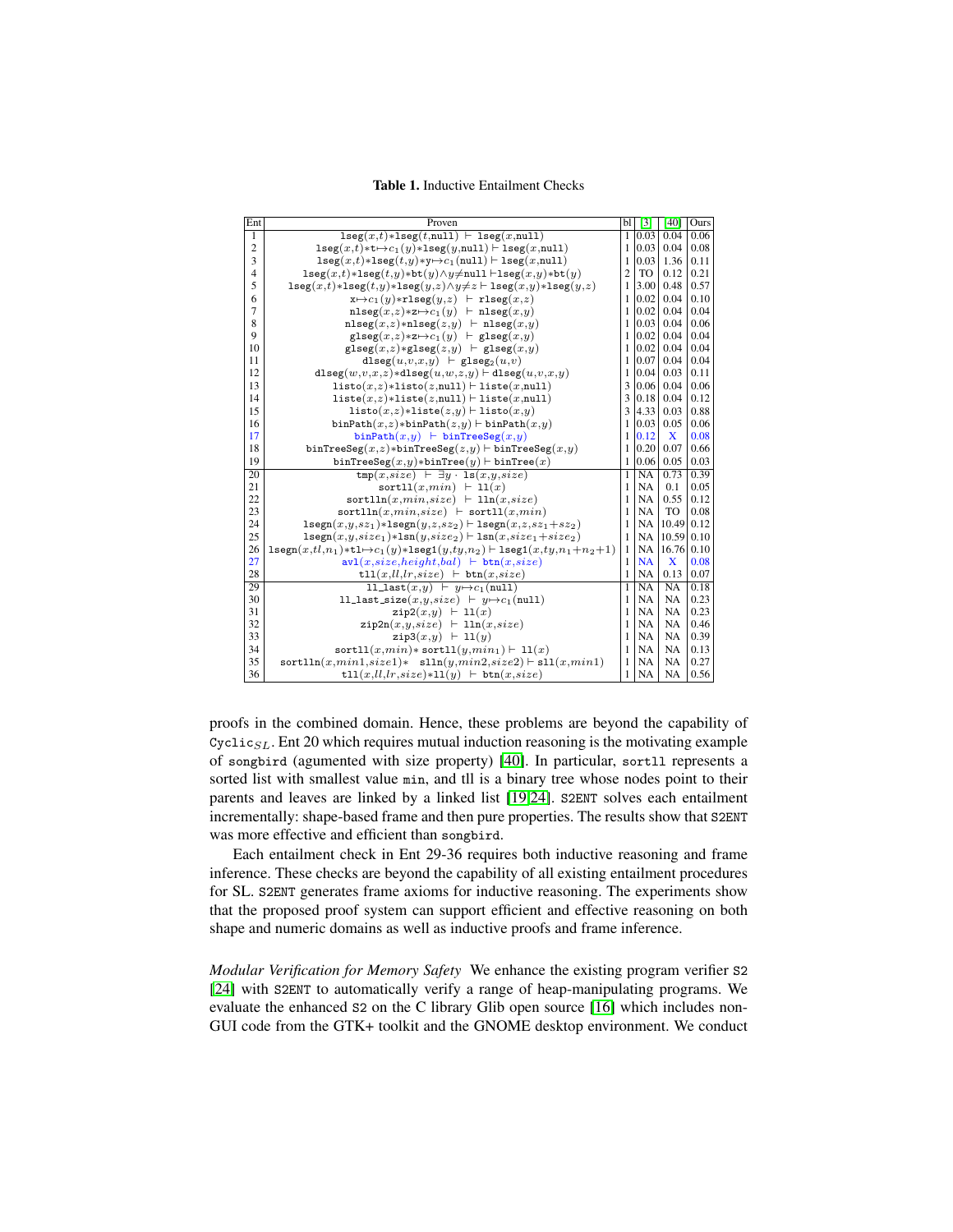experiments on heap-manipulating files, i.e., singly-linked lists (gslist.c), doubly-linked lists (glist.c), balanced binary trees (gtree.c) and N-ary trees (gnode.c). These files contain fairly complex algorithms (e.g., sortedness) and the data structures used in gtree.c and gnode.c are very complex. Some procedures of gslist.c and glist.c were evaluated

<span id="page-13-0"></span>Table 2. Experiments on Glib Library

|                                                    | $ LOC $ #Pr $ $ . | WO. |                                                                           | W. |  |  |
|----------------------------------------------------|-------------------|-----|---------------------------------------------------------------------------|----|--|--|
|                                                    |                   |     | $\# \sqrt{\phantom{a}}$ sec. $\# \text{syn}   \# \sqrt{\phantom{a}}$ sec. |    |  |  |
| gslist.c   698   52   41   8.93   126   47   12.47 |                   |     |                                                                           |    |  |  |
| glist.c   784   51   39   19.41   132   46   30.01 |                   |     |                                                                           |    |  |  |
| gtree.c   1204   40   36   57.31   96   36   60.88 |                   |     |                                                                           |    |  |  |
| gnode.c  1128   65   52   37.78   174   53   53.40 |                   |     |                                                                           |    |  |  |

by tools presented in [\[36,](#page-16-1)[31,](#page-16-12)[9\]](#page-15-11) where the user had to manually provide a large number of lemmas to support the tool. Furthermore, the verification in [\[9\]](#page-15-11) is semi-automatic, i.e., verification conditions were manually generated. Besides the tool in [\[9\]](#page-15-11), tools in [\[36,](#page-16-1)[31\]](#page-16-12) were no longer available for comparison.

In Table [2](#page-13-0) we show, for each file the number of lines of code (excluding comments) LOC and the number of procedures  $#Pr$ . We remark that these procedures include tailrecursive procedures which are translated from loops. The columns  $(\# \sqrt)$  (and sec.) show the number of procedures (and time in seconds) for which S2 can verify memory safety without (wo.) and with (w.) S2ENT. Column #syn shows the number of synthesized lemmas that used the technique in Sec. [5.](#page-10-0) With the lemma synthesis, the number of procedures that can be successfully verified increases from 168 (81%) to 182 (88%) with a time overhead of 28% (157secs/123secs).

A closer look shows that with S2ENT we are able to verify a number of challenging methods in gslist.c and glist.c. By generating separating lemmas, S2ENT successfully infers shape specifications of methods manipulating the last element of lists (i.e., g slist concat in gslist.c and g list append in glist.c). By generating equivalence lemmas, matching a newly-inferred inductive predicate with predefined predicates in S2 is now extended beyond the shape-only domain. Moreover, the experimental results also show that the enhanced S2 were able to verify 41/52 procedures in gslist.c and 39/51 procedures in glist.c. In comparison, while the tool in [\[9\]](#page-15-11) could semi-automatically verify 11 procedures in gslist.c and 6 procedures in glist.c, with user-supplied lemmas the tool in [\[31\]](#page-16-12) could verify 22 procedures in gslist.c and 10 procedures in glist.c.

## 7 Related Work and Conclusion

This work is related to three groups of work. The first group are those on entailment procedures in SL. Initial proof systems in SL mainly focus on a decidable fragment combining linked lists (and trees) [\[1,](#page-15-1)[11,](#page-15-17)[32,](#page-16-17)[33,](#page-16-2)[29,](#page-16-3)[13,](#page-15-7)[17](#page-15-18)[,14](#page-15-14)[,22](#page-16-18)[,7\]](#page-15-19). Recently, Iosif *et. al.* extend the decidable fragment to restricted inductive predicates [\[19\]](#page-15-4). Timos et. al. [\[42\]](#page-16-19) present a comprehensive summary on computational complexity for entailments in SL with inductive predicates. Smallfoot [\[1\]](#page-15-1) and GRASShopper [\[33\]](#page-16-2) provide systematic approaches for frame inference but with limited support for (general) inductive predicates. Extending these approaches to support general inductive predicates is non-trivial. GRASShopper is limited to a GRASS-reducible class of inductive predicates. While Smallfoot system has been designed to allow the use of general inductive predicates, the inference rules in Smallfoot are hardwired for list predicates only and a set of new rules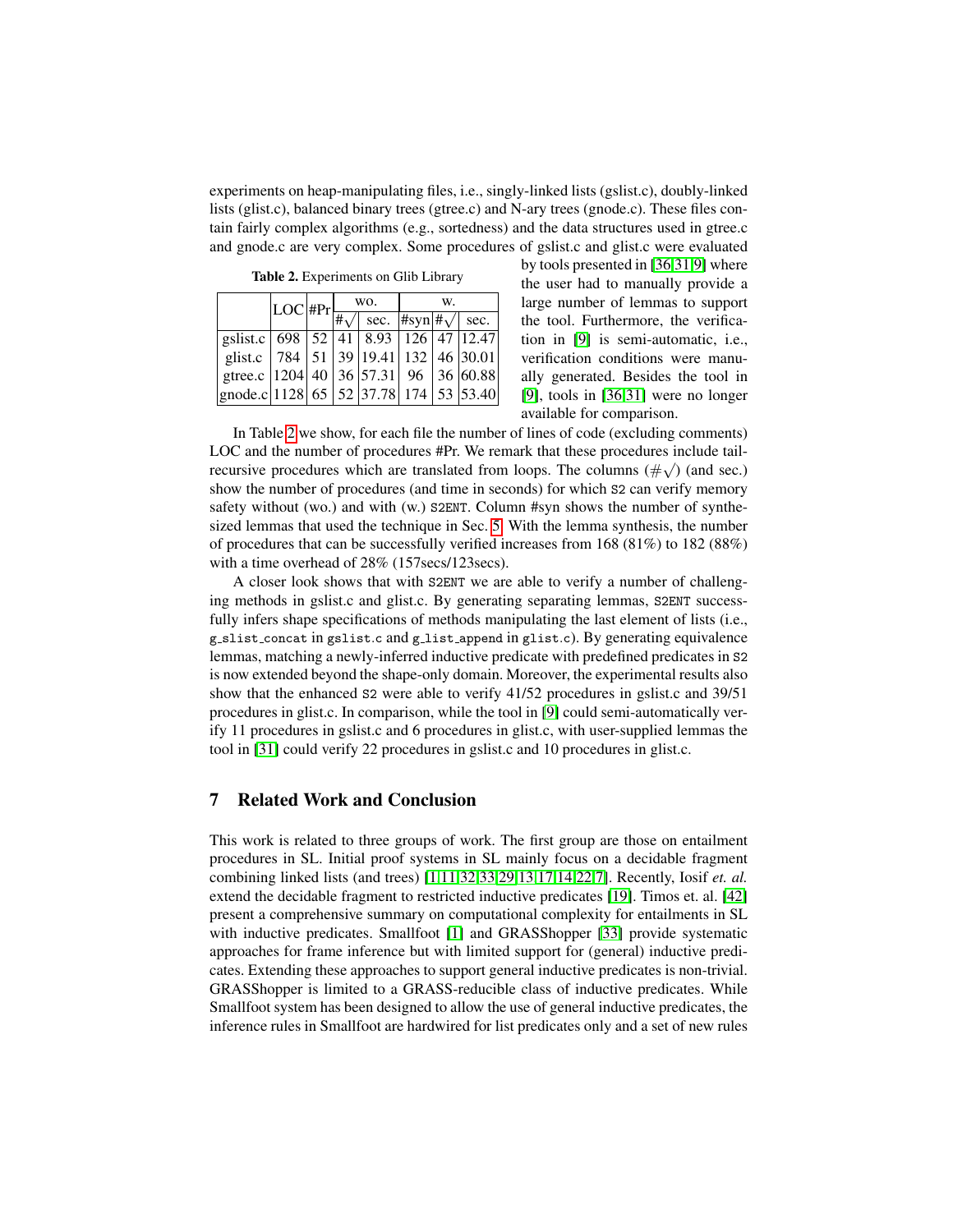must be developed for a proof system targeting general inductive predicates. SLEEK [\[8\]](#page-15-5) and jStar [\[12\]](#page-15-9) support frame inference with a soundness guarantee for general inductive predicates. However, they provide limited support for induction using user-supplied lemmas [\[30,](#page-16-11)[12\]](#page-15-9). Our work, like [\[8](#page-15-5)[,36\]](#page-16-1), targets an undecidable SL fragment including (arbitrary) inductive predicates and numerical constraints; we trade completeness for expressiveness. In addition to what are supported in [\[8](#page-15-5)[,36\]](#page-16-1), we support frame inference with inductive reasoning in SL by providing a system of cyclic proofs.

The second group is work on inductive reasoning. Lemmas are used to enhance the inductive reasoning of heap-based programs [\[30,](#page-16-11)[5,](#page-15-15)[12\]](#page-15-9). They are used as alternative unfoldings beyond predicates' definitions [\[30](#page-16-11)[,5\]](#page-15-15), external inference rules [\[12\]](#page-15-9), or intelligent generalization to support inductive reasoning [\[3\]](#page-15-3). Unfortunately, the mechanisms in these systems require users to supply those additional lemmas that might be needed during a proof. SPEN [\[15\]](#page-15-12) synthesizes lemmas to enhance inductive reasoning for some inductive predicates with bags of values. However, it is designed to support some specific classes of inductive predicates and it is difficult to extend it to cater for general inductive predicates. For a solution to inductive reasoning in SL, Smallfoot [\[1,](#page-15-1)[3,](#page-15-3)[5\]](#page-15-15) presents subtraction rules that are consequent from a set of lemmas of lists and trees. Brotherston *et. al.* propose cyclic proof system for the entailment problem [\[2](#page-15-10)[,3\]](#page-15-3). Similarly, the circularity rule has been introduced in matching logic [\[38\]](#page-16-20), Constraint Logic Programming [\[9\]](#page-15-11) and separation logic combined with predicate definitions and arithmetic [\[40\]](#page-16-13). Furthermore, work in [\[39\]](#page-16-6) supports frame inference based on an ad-hoc mechanism, using a simple unfolding and matching. Like [\[3](#page-15-3)[,9](#page-15-11)[,40\]](#page-16-13), our system also uses historical sequents at case split steps as induction hypotheses. Beyond these systems [\[3,](#page-15-3)[9,](#page-15-11)[15](#page-15-12)[,40\]](#page-16-13), S2ENT infers frames for inductive proofs systematically; and thus it gives a better support for modular verification of heap-manipulating programs. Moreover, we show how we can incrementally support inductive reasoning for the combination of heap and pure domains. In contrast, there are no formalized discussions in [\[5](#page-15-15)[,9](#page-15-11)[,40\]](#page-16-13) about inductive reasoning for the combined domains; while [\[5\]](#page-15-15) supports these domains separately, [\[9](#page-15-11)[,40\]](#page-16-13) only demonstrates their support through experimental results.

The third group is on lemma synthesis. In inductive reasoning, auxiliary lemmas are generated to discover theorems (e.g. [\[23,](#page-16-21)[10,](#page-15-20)[28\]](#page-16-22)). The key elements of these techniques are heuristics used to generate equivalent lemmas for sets of given functions, constants and datatypes. In our work, we introduce lemma synthesis to strengthen the inductive constraints. To support theorem discovery, we synthesize equivalent and separating lemmas. This mechanism can be extended to other heuristics to enhance the completeness of modular verification.

*Conclusion* We have presented a novel approach to frame inference for inductive entailments in SL with inductive predicates and arithmetic. The core of our proposal is the system of lemma synthesis through cyclic proofs in which back-links are formed using the cut rule. Moreover, we have presented two extensions to strengthen the inferred frames. Our evaluation indicates that our system is able to infer frame axioms for inductive entailment checking that are beyond the capability of the existing systems.

Acknowledgements. This research is partially supported by project T2MOE1704 from Ministry of Education, Singapore.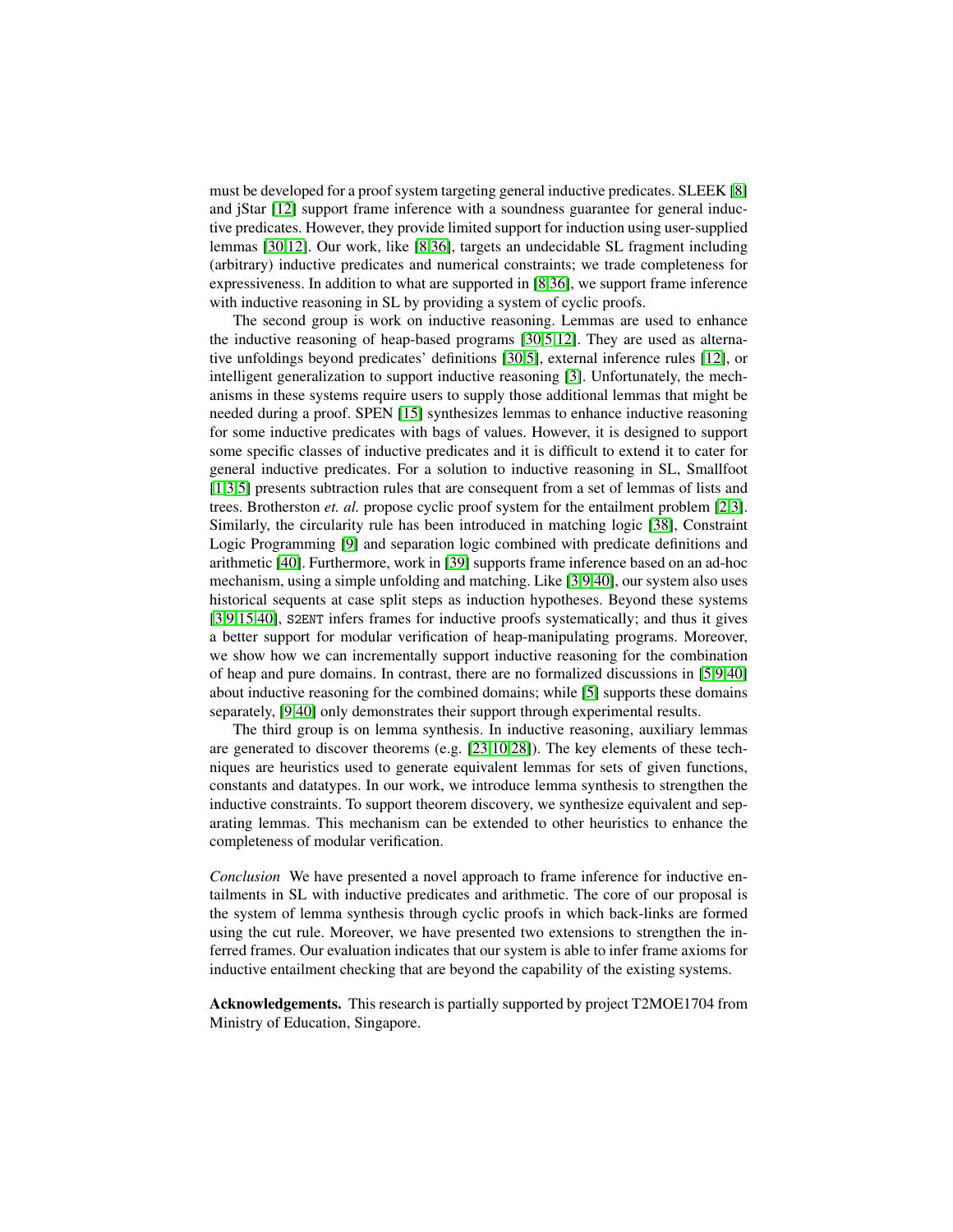#### References

- <span id="page-15-1"></span>1. J. Berdine, C. Calcagno, and P. W. O'Hearn. Symbolic Execution with Separation Logic. In *APLAS*, volume 3780, pages 52–68, November 2005.
- <span id="page-15-10"></span>2. J. Brotherston. Cyclic proofs for first-order logic with inductive definitions. In *Proceedings of TABLEAUX-14*, volume 3702 of *LNAI*, pages 78–92. Springer-Verlag, 2005.
- <span id="page-15-3"></span>3. J. Brotherston, D. Distefano, and R. L. Petersen. Automated cyclic entailment proofs in separation logic. In *CADE*, pages 131–146, 2011.
- <span id="page-15-13"></span>4. J. Brotherston, C. Fuhs, N. Gorogiannis, and J. N. Pérez. A decision procedure for satisfiability in separation logic with inductive predicates. In *Proceedings of CSL-LICS*, 2014.
- <span id="page-15-15"></span>5. J. Brotherston, N. Gorogiannis, and R. L. Petersen. A generic cyclic theorem prover. In *Proceedings of APLAS-10*, LNCS, pages 350–367. Springer, 2012.
- <span id="page-15-2"></span>6. C. Calcagno, D. Distefano, P. W. O'Hearn, and H. Yang. Compositional shape analysis by means of bi-abduction. In *Proceedings of the 36th Annual ACM SIGPLAN-SIGACT Symposium on Principles of Programming Languages*, pages 289–300. ACM, 2009.
- <span id="page-15-19"></span>7. T. Chen, F. Song, and Z. Wu. Tractability of Separation Logic with Inductive Definitions: Beyond Lists. In Roland Meyer and Uwe Nestmann, editors, *28th International Conference on Concurrency Theory (CONCUR 2017)*, volume 85, pages 37:1–37:17, 2017.
- <span id="page-15-5"></span>8. W.N. Chin, C. David, H.H. Nguyen, and S. Qin. Automated verification of shape, size and bag properties via user-defined predicates in separation logic. *SCP*, 77(9):1006–1036, 2012.
- <span id="page-15-11"></span>9. D.-H. Chu, J. Jaffar, and M.-T. Trinh. Automatic induction proofs of data-structures in imperative programs. *PLDI'15*, 2015.
- <span id="page-15-20"></span>10. Koen Claessen, Moa Johansson, Dan Rosn, and Nicholas Smallbone. Automating inductive proofs using theory exploration. In *CADE '24*, volume 7898, pages 392–406. 2013.
- <span id="page-15-17"></span>11. B. Cook, C. Haase, J. Ouaknine, M. Parkinson, and J. Worrell. Tractable reasoning in a fragment of separation logic. In *CONCUR*, volume 6901, pages 235–249. 2011.
- <span id="page-15-9"></span>12. D. Distefano and M. Parkinson. jstar: Towards practical verification for java. In *OOPSLA '08*, pages 213–226, New York, NY, USA, 2008. ACM.
- <span id="page-15-7"></span>13. Constantin Enea, Ondřej Lengál, Mihaela Sighireanu, and Tomáš Vojnar. Compositional entailment checking for a fragment of separation logic. In Jacques Garrigue, editor, *APLAS 2014: Programming Languages and Systems*, pages 314–333, 2014.
- <span id="page-15-14"></span>14. Constantin Enea, Ondrej Lengál, Mihaela Sighireanu, and Tomás Vojnar. Compositional entailment checking for a fragment of separation logic. *Formal Methods in System Design*, 51(3):575–607, 2017.
- <span id="page-15-12"></span>15. Constantin Enea, Mihaela Sighireanu, and Zhilin Wu. On automated lemma generation for separation logic with inductive definitions. *ATVA*, 2015.
- <span id="page-15-16"></span>16. Glib. version 2.38.2. https://developer.gnome.org/glib/, 2013. [Online; accessed 13-Oct-2017].
- <span id="page-15-18"></span>17. X. Gu, T. Chen, and Z. Wu. A complete decision procedure for linearly compositional separation logic with data constraints. In Nicola Olivetti and Ashish Tiwari, editors, *Automated Reasoning: 8th International Joint Conference, IJCAR 2016*, pages 532–549, 2016.
- <span id="page-15-6"></span>18. L. Holik, O. Lengál, A. Rogalewicz, J. Simácek, and T. Vojnar. Fully automated shape analysis based on forest automata. In *CAV'13*, pages 740–755, 2013.
- <span id="page-15-4"></span>19. R. Iosif, A. Rogalewicz, and J. Simacek. The tree width of separation logic with recursive ´ definitions. In *CADE*, pages 21–38, 2013.
- <span id="page-15-0"></span>20. S. Ishtiaq and P.W. O'Hearn. BI as an assertion language for mutable data structures. In *ACM POPL*, pages 14–26, London, January 2001.
- <span id="page-15-8"></span>21. B. Jacobs, J. Smans, P. Philippaerts, F. Vogels, W. Penninckx, and F. Piessens. Verifast: A powerful, sound, predictable, fast verifier for c and java. In *NFM*, pages 41–55. 2011.